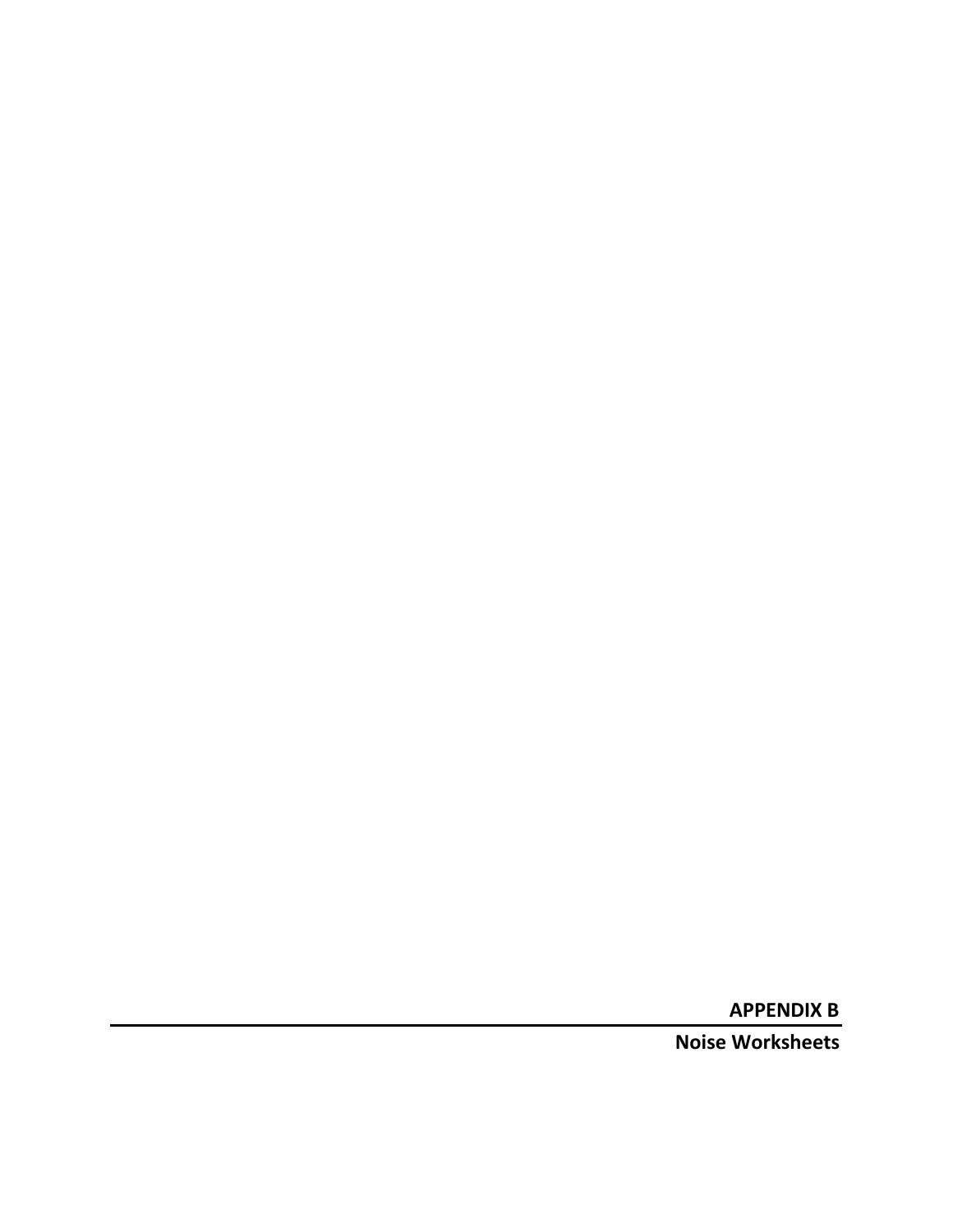## **Monitoring Location: Site 1 Monitoring Date: 11/10/2020**

## **Monitoring Period**

| Time     | LAeq | LASmax | LASmin |
|----------|------|--------|--------|
| 13:51:03 | 67.4 | 74.2   | 57.8   |
| 13:52:03 | 63.6 | 71.1   | 55.9   |
| 13:53:03 | 64.7 | 74.2   | 54.6   |
| 13:54:03 | 66.7 | 76.1   | 54.9   |
| 13:55:03 | 65.2 | 73.7   | 54.5   |
| 13:56:03 | 68.0 | 81.2   | 56.6   |
| 13:57:03 | 60.1 | 68.1   | 53.7   |
| 13:58:03 | 61.1 | 68.3   | 55.9   |
| 13:59:03 | 63.8 | 69.9   | 54.3   |
| 14:00:03 | 62.6 | 73.2   | 54.6   |
| 14:01:03 | 61.0 | 70.1   | 54.4   |
| 14:02:03 | 61.1 | 67.8   | 53.9   |
| 14:03:03 | 63.5 | 70.8   | 54.0   |
| 14:04:03 | 62.8 | 69.7   | 53.2   |
| 14:05:03 | 71.0 | 83.0   | 58.9   |
| 14:06:03 | 68.0 | 72.3   | 68.2   |
|          |      |        |        |

**15-minute LAeq 65.5**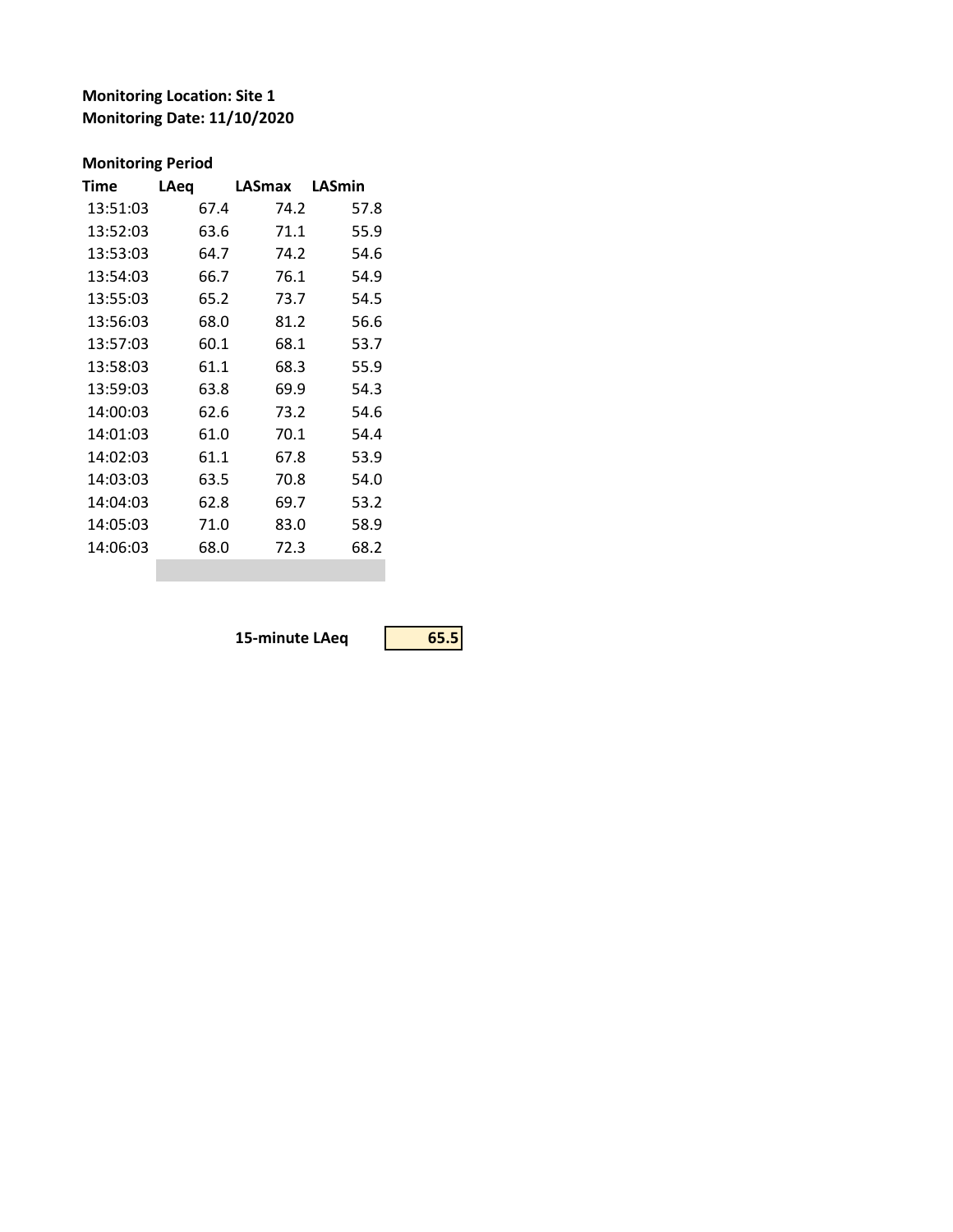**Monitoring Location: Site 2 Monitoring Date: 11/10/2020**

## **Monitoring Period**

| Time     | <b>LAeq</b> | LASmax | LASmin |
|----------|-------------|--------|--------|
| 14:07:38 | 71.4        | 80.9   | 58.2   |
| 14:08:38 | 66.8        | 73.2   | 55.2   |
| 14:09:38 | 68.0        | 73.1   | 60.0   |
| 14:10:38 | 65.7        | 72.2   | 57.4   |
| 14:11:38 | 69.7        | 79.2   | 59.8   |
| 14:12:38 | 65.5        | 70.2   | 55.2   |
| 14:13:38 | 68.1        | 72.8   | 59.4   |
| 14:14:38 | 66.7        | 75.4   | 60.0   |
| 14:15:38 | 67.4        | 74.6   | 61.6   |
| 14:16:38 | 66.9        | 75.2   | 56.1   |
| 14:17:38 | 68.4        | 76.8   | 62.7   |
| 14:18:38 | 66.7        | 72.2   | 59.6   |
| 14:19:38 | 67.4        | 74.6   | 56.6   |
| 14:20:38 | 68.2        | 73.4   | 58.7   |
| 14:21:38 | 69.6        | 74.1   | 62.0   |
| 14:22:38 | 67.3        | 68.0   | 64.1   |
|          |             |        |        |

**15-minute LAeq 68.0**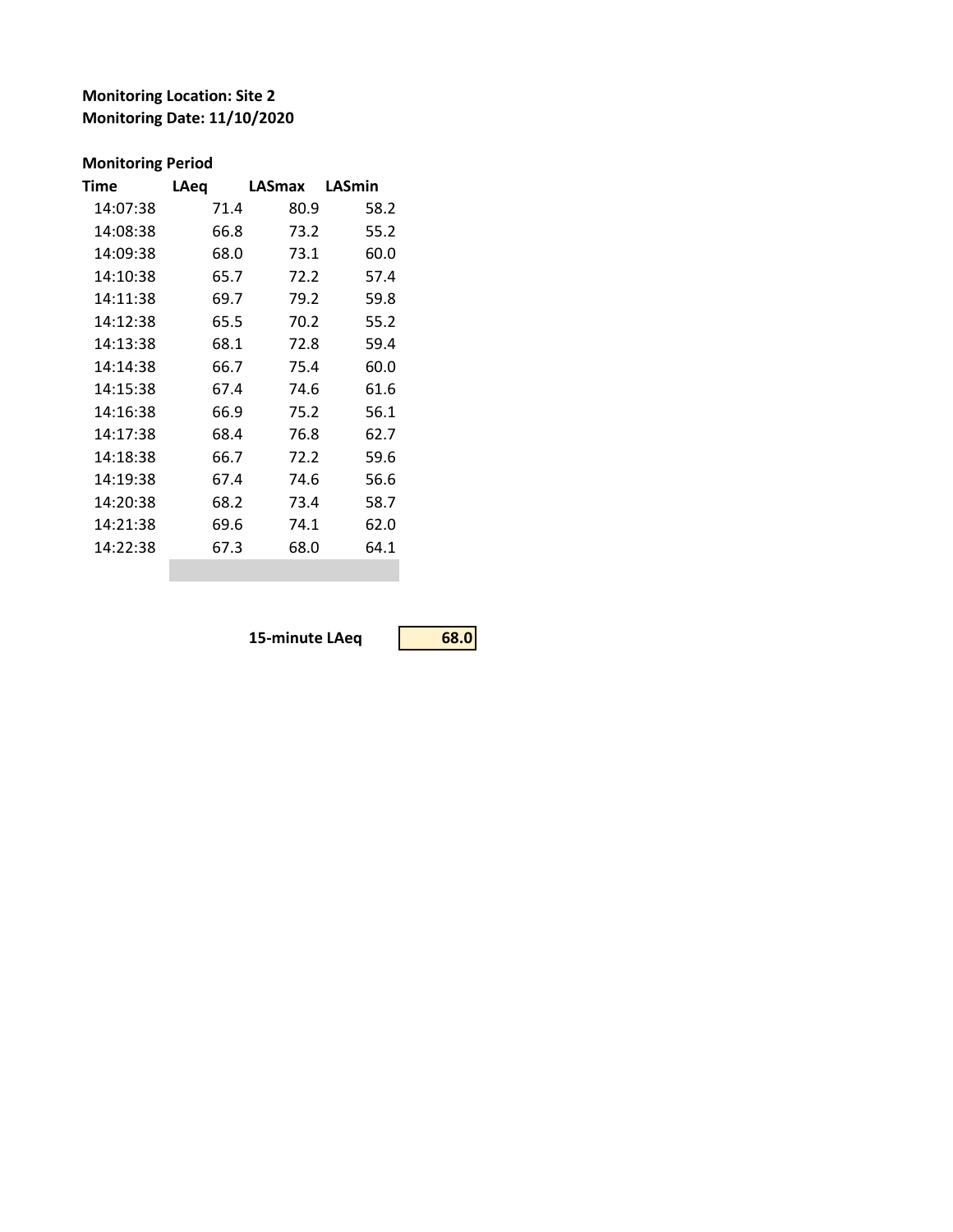## **Monitoring Location: Site 3 Monitoring Date: 11/10/2020**

## **Monitoring Period**

| LAeq | LASmax | LASmin |
|------|--------|--------|
| 70.1 | 77.9   | 61.2   |
| 71.6 | 76.7   | 62.1   |
| 67.7 | 74.8   | 62.2   |
| 69.7 | 78.1   | 59.7   |
| 69.0 | 73.6   | 61.9   |
| 68.9 | 74.7   | 57.8   |
| 68.9 | 76.8   | 61.7   |
| 73.2 | 80.6   | 65.7   |
| 69.1 | 74.3   | 61.4   |
| 72.5 | 79.8   | 63.2   |
| 67.5 | 71.9   | 62.0   |
| 69.7 | 77.9   | 60.4   |
| 75.9 | 85.3   | 62.6   |
| 70.5 | 77.1   | 59.3   |
| 67.2 | 75.8   | 58.7   |
| 66.8 | 67.4   | 65.7   |
|      |        |        |

**15-minute LAeq 70.6**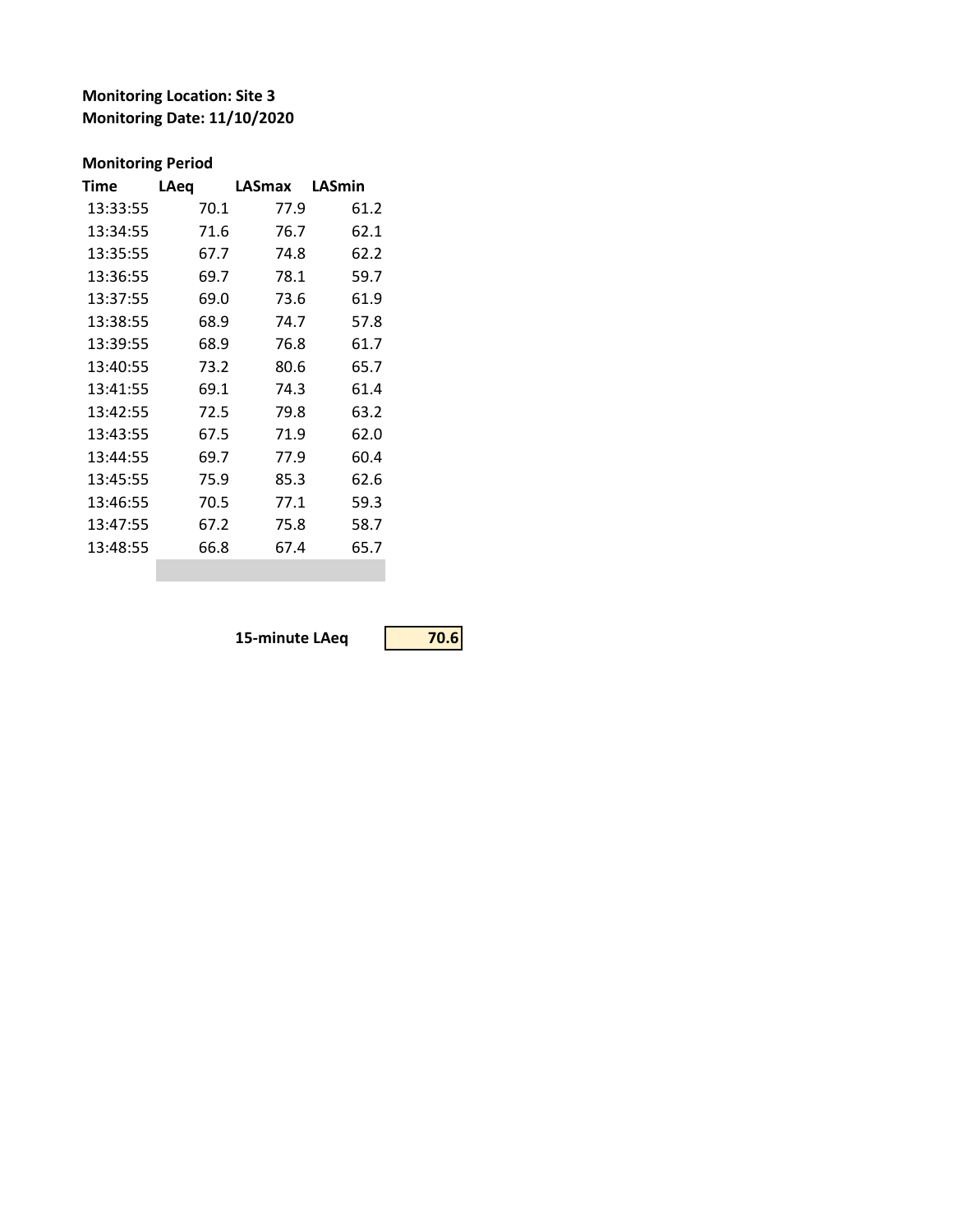## **Monitoring Location: Site 4 Monitoring Date: 11/10/2020**

## **Monitoring Period**

| LAeq | LASmax | LASmin |
|------|--------|--------|
| 67.5 | 72.9   | 57.8   |
| 75.7 | 87.2   | 59.4   |
| 73.7 | 87.3   | 60.7   |
| 76.1 | 87.1   | 63.1   |
| 70.3 | 78.9   | 60.1   |
| 71.8 | 78.2   | 62.7   |
| 74.1 | 84.1   | 59.3   |
| 69.7 | 79.0   | 58.3   |
| 74.4 | 85.1   | 63.0   |
| 74.4 | 83.6   | 62.4   |
| 71.0 | 75.4   | 64.3   |
| 71.4 | 75.5   | 65.1   |
| 71.0 | 78.6   | 58.7   |
| 70.8 | 73.3   | 67.1   |
| 71.3 | 79.2   | 63.2   |
| 62.4 | 63.2   | 62.4   |
|      |        |        |

**15-minute LAeq 72.6**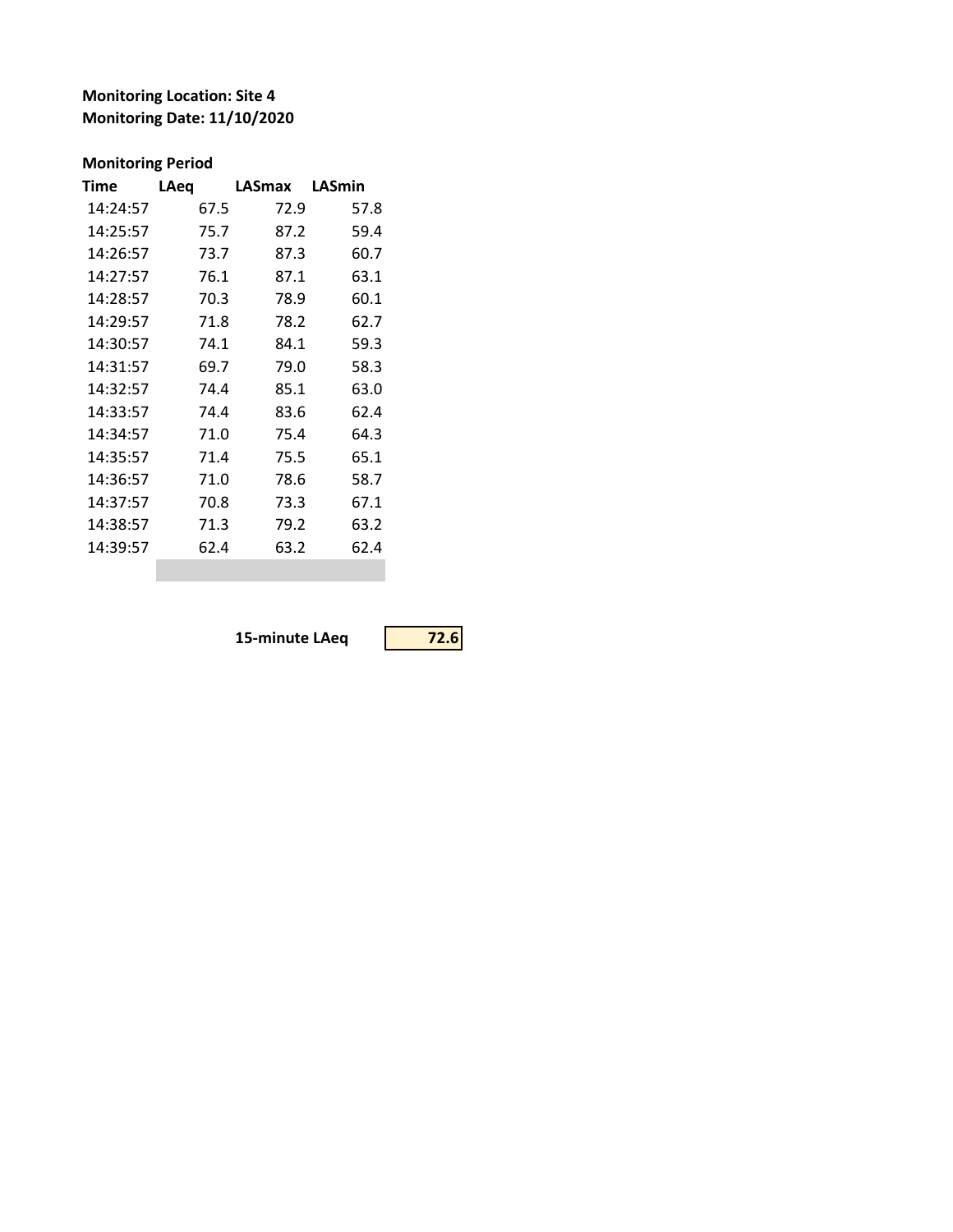**Monitoring Location: Site 5 Monitoring Date: 11/10/2020**

## **Monitoring Period**

| 14:42:17<br>73.1<br>62.4<br>67.5<br>14:43:17<br>64.1<br>68.8<br>60.2<br>59.7<br>14:44:17<br>64.1<br>67.9 |  |
|----------------------------------------------------------------------------------------------------------|--|
|                                                                                                          |  |
|                                                                                                          |  |
|                                                                                                          |  |
| 75.3<br>59.7<br>14:45:17<br>66.0                                                                         |  |
| 14:46:17<br>64.9<br>72.0<br>60.4                                                                         |  |
| 14:47:17<br>64.7<br>67.4<br>60.9                                                                         |  |
| 80.1<br>14:48:17<br>68.9<br>59.6                                                                         |  |
| 62.7<br>14:49:17<br>72.4<br>84.9                                                                         |  |
| 14:50:17<br>59.7<br>64.5<br>69.4                                                                         |  |
| 14:51:17<br>66.1<br>70.4<br>60.6                                                                         |  |
| 66.1<br>14:52:17<br>71.9<br>61.2                                                                         |  |
| 14:53:17<br>68.4<br>78.8<br>61.6                                                                         |  |
| 14:54:17<br>65.8<br>72.1<br>61.8                                                                         |  |
| 14:55:17<br>70.0<br>76.1<br>57.8                                                                         |  |
| 14:56:17<br>80.7<br>73.5<br>77.8                                                                         |  |
| 14:57:17<br>78.6<br>79.0<br>78.5                                                                         |  |

**15-minute LAeq 71.2**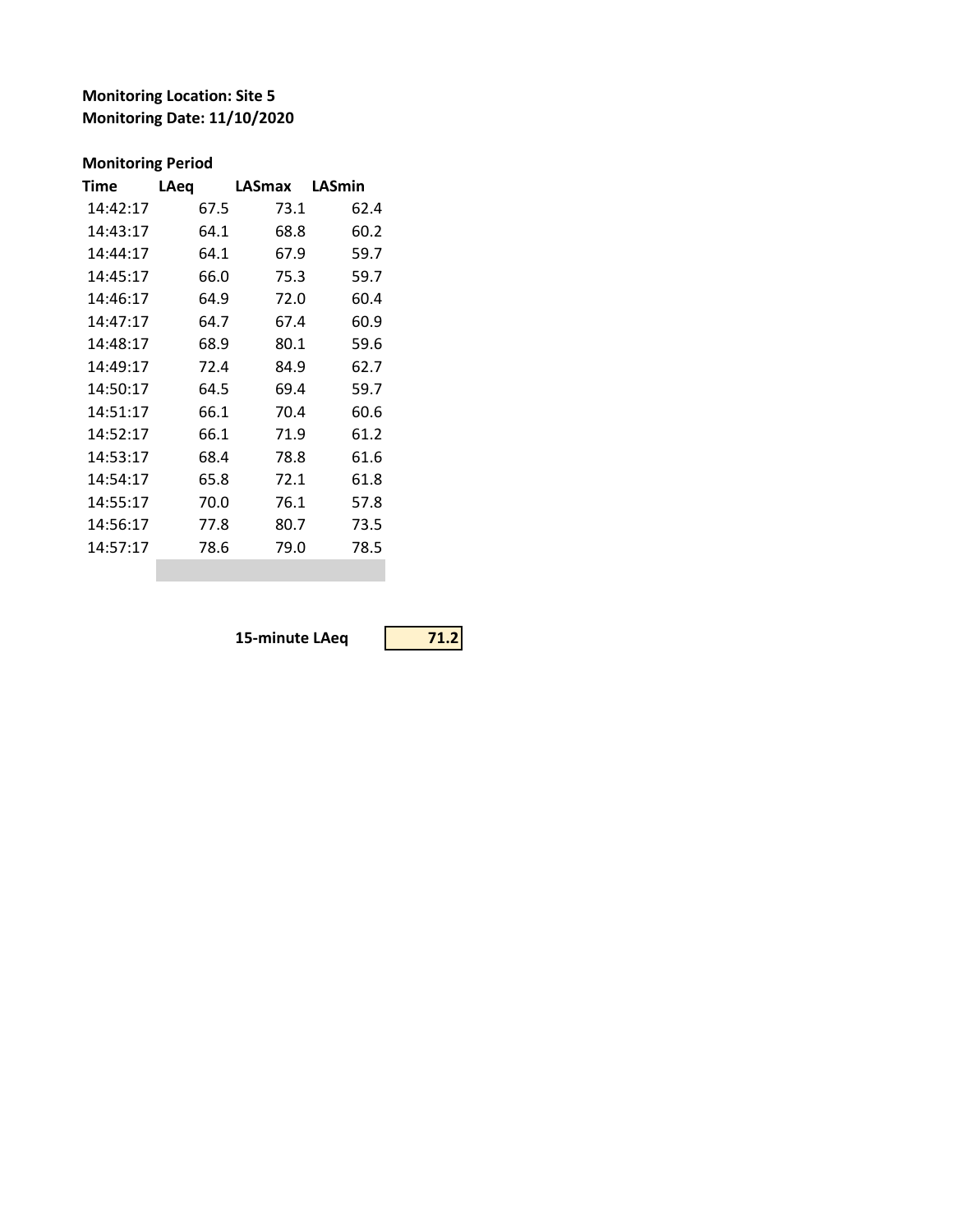## Report dat #########

Case DescrDemolition

|              |                                     |                 |              |           |    | ---- Receptor #1 ---- |          |                    |  |
|--------------|-------------------------------------|-----------------|--------------|-----------|----|-----------------------|----------|--------------------|--|
|              |                                     | Baselines (dBA) |              |           |    |                       |          |                    |  |
|              | Descriptio Land Use Daytime Evening |                 |              | Night     |    |                       |          |                    |  |
| Site 1       | Commerci                            | 75              | 75           |           | 75 |                       |          |                    |  |
|              |                                     |                 |              |           |    |                       |          |                    |  |
|              |                                     |                 |              | Equipment |    |                       |          |                    |  |
|              |                                     |                 |              | Spec      |    | Actual                |          | Receptor Estimated |  |
|              |                                     | Impact          |              | Lmax      |    | Lmax                  | Distance | Shielding          |  |
| Description  |                                     | Device          | Usage $(\%)$ | (dBA)     |    | (dBA)                 | (feet)   | (dBA)              |  |
| Concrete Saw |                                     | No              | 20           |           |    | 89.6                  | 265      | 0                  |  |
| Dozer        |                                     | No              | 40           |           |    | 81.7                  | 265      | 0                  |  |

Backhoe No 40 77.6 265 0 Tractor No 40 84 265 0

|                |                  | Results  |     |                    |     |       |     |      |     |                              |     |       |     |
|----------------|------------------|----------|-----|--------------------|-----|-------|-----|------|-----|------------------------------|-----|-------|-----|
|                | Calculated (dBA) |          |     | Noise Limits (dBA) |     |       |     |      |     | Noise Limit Exceedance (dBA) |     |       |     |
|                |                  | Day      |     | Evening            |     | Night |     | Day  |     | Evening                      |     | Night |     |
| Equipment      | *Lmax<br>Lea     | Lmax     | Leg | Lmax               | Lea | Lmax  | Leq | Lmax | Lea | Lmax                         | Leg | Lmax  | Leq |
| Concrete Saw   | 75.1             | 68.1 N/A | N/A | N/A                | N/A | N/A   | N/A | N/A  | N/A | N/A                          | N/A | N/A   | N/A |
| Dozer          | 67.2             | 63.2 N/A | N/A | N/A                | N/A | N/A   | N/A | N/A  | N/A | N/A                          | N/A | N/A   | N/A |
| <b>Backhoe</b> | 63.1             | 59.1 N/A | N/A | N/A                | N/A | N/A   | N/A | N/A  | N/A | N/A                          | N/A | N/A   | N/A |
| Tractor        | 69.5             | 65.5 N/A | N/A | N/A                | N/A | N/A   | N/A | N/A  | N/A | N/A                          | N/A | N/A   | N/A |
| Total          | 75.1             | 71.1 N/A | N/A | N/A                | N/A | N/A   | N/A | N/A  | N/A | N/A                          | N/A | N/A   | N/A |
|                | .                |          |     |                    |     |       |     |      |     |                              |     |       |     |

\*Calculated Lmax is the Loudest value.

### ---- Receptor #2 ----

| Baselines (dBA) |                                           |     |     |  |     |  |  |  |  |  |  |
|-----------------|-------------------------------------------|-----|-----|--|-----|--|--|--|--|--|--|
|                 | Descriptio Land Use Daytime Evening Night |     |     |  |     |  |  |  |  |  |  |
| Site 2          | Commerci                                  | 75. | 75. |  | 75. |  |  |  |  |  |  |

|                |        |         | Equipment      |       |      |          |                    |  |  |  |
|----------------|--------|---------|----------------|-------|------|----------|--------------------|--|--|--|
|                |        |         | Actual<br>Spec |       |      |          | Receptor Estimated |  |  |  |
|                | Impact |         | Lmax           | Lmax  |      | Distance | Shielding          |  |  |  |
| Description    | Device | Usage%) | (dBA)          | (dBA) |      | (feet)   | (dBA)              |  |  |  |
| Concrete Saw   | No     | 20      |                |       | 89.6 | 460      | 0                  |  |  |  |
| Dozer          | No     | 40      |                |       | 81.7 | 460      | 0                  |  |  |  |
| <b>Backhoe</b> | No     | 40      |                |       | 77.6 | 460      | 0                  |  |  |  |
| Tractor        | No     | 40      |                | 84    |      | 460      | 0                  |  |  |  |

|              |                      | Results                                 |     |                    |     |       |     |      |     |                              |     |       |     |
|--------------|----------------------|-----------------------------------------|-----|--------------------|-----|-------|-----|------|-----|------------------------------|-----|-------|-----|
|              | Calculated (dBA)     |                                         |     | Noise Limits (dBA) |     |       |     |      |     | Noise Limit Exceedance (dBA) |     |       |     |
|              |                      | Day                                     |     | Evening            |     | Night |     | Day  |     | Evening                      |     | Night |     |
| Equipment    | *Lmax<br>Lea         | Lmax                                    | Leq | Lmax               | Lea | Lmax  | Leg | Lmax | Leq | Lmax                         | Lea | Lmax  | Leq |
| Concrete Saw | 70.3                 | 63.3 $N/A$                              | N/A | N/A                | N/A | N/A   | N/A | N/A  | N/A | N/A                          | N/A | N/A   | N/A |
| Dozer        | 62.4                 | 58.4 N/A                                | N/A | N/A                | N/A | N/A   | N/A | N/A  | N/A | N/A                          | N/A | N/A   | N/A |
| Backhoe      | 58.3                 | 54.3 N/A                                | N/A | N/A                | N/A | N/A   | N/A | N/A  | N/A | N/A                          | N/A | N/A   | N/A |
| Tractor      | 64.7                 | 60.7 $N/A$                              | N/A | N/A                | N/A | N/A   | N/A | N/A  | N/A | N/A                          | N/A | N/A   | N/A |
| Total        | 70.3                 | 66.3 N/A                                | N/A | N/A                | N/A | N/A   | N/A | N/A  | N/A | N/A                          | N/A | N/A   | N/A |
|              | $\sim$ $\sim$ $\sim$ | $\cdot$ $\cdot$ $\cdot$ $\cdot$ $\cdot$ |     |                    |     |       |     |      |     |                              |     |       |     |

\*Calculated Lmax is the Loudest value.

### Baselines (dBA) Descriptio Land Use Daytime Evening Night Site 3 Commerci 75 75 75

|                |        |                    | Equipment      |    |       |          |                    |  |  |  |  |
|----------------|--------|--------------------|----------------|----|-------|----------|--------------------|--|--|--|--|
|                |        |                    | Actual<br>Spec |    |       |          | Receptor Estimated |  |  |  |  |
|                | Impact |                    | Lmax           |    | Lmax  | Distance | Shielding          |  |  |  |  |
| Description    | Device | Usage $(\%)$ (dBA) |                |    | (dBA) | (feet)   | (dBA)              |  |  |  |  |
| Concrete Saw   | No     | 20                 |                |    | 89.6  | 470      | 0                  |  |  |  |  |
| Dozer          | No     | 40                 |                |    | 81.7  | 470      | 0                  |  |  |  |  |
| <b>Backhoe</b> | No     | 40                 |                |    | 77.6  | 470      | 0                  |  |  |  |  |
| Tractor        | No     | 40                 |                | 84 |       | 470      | 0                  |  |  |  |  |

|           |       |                  | <b>Results</b> |     |                    |     |       |     |      |     |                              |     |       |     |
|-----------|-------|------------------|----------------|-----|--------------------|-----|-------|-----|------|-----|------------------------------|-----|-------|-----|
|           |       | Calculated (dBA) |                |     | Noise Limits (dBA) |     |       |     |      |     | Noise Limit Exceedance (dBA) |     |       |     |
|           |       |                  | Dav            |     | Evening            |     | Night |     | Dav  |     | Evening                      |     | Night |     |
| Equipment | 'Lmax | Leo              | Lmax           | Lea | Lmax               | Lea | Lmax  | Lea | Lmax | Lea | Lmax                         | Lea | Lmax  | Lea |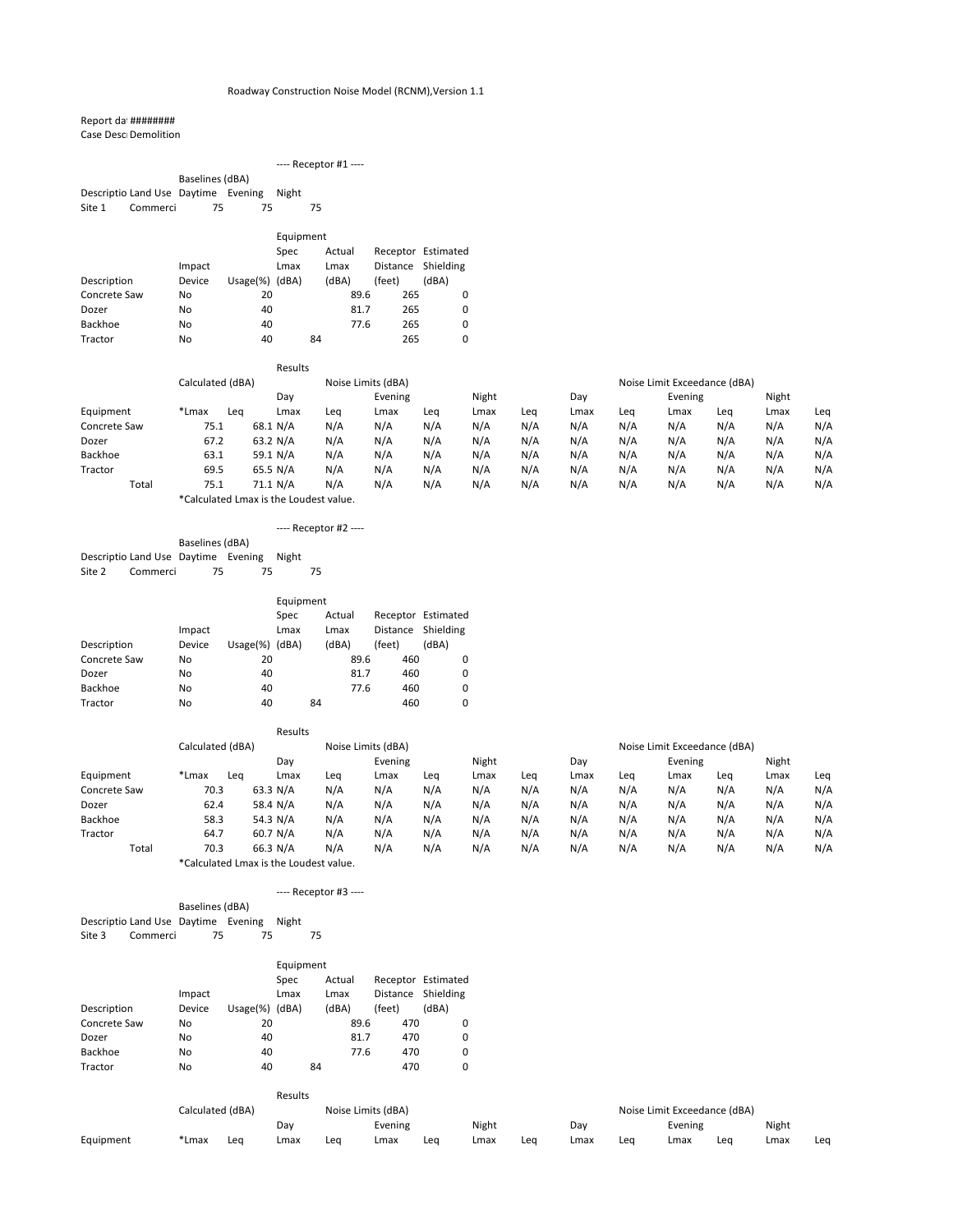| Concrete Saw | 70.1 | 63.1 N/A                               | N/A | N/A | N/A | N/A | N/A | N/A | N/A | N/A | N/A | N/A | N/A |
|--------------|------|----------------------------------------|-----|-----|-----|-----|-----|-----|-----|-----|-----|-----|-----|
| Dozer        | 62.2 | 58.2 N/A                               | N/A | N/A | N/A | N/A | N/A | N/A | N/A | N/A | N/A | N/A | N/A |
| Backhoe      | 58.1 | 54.1 N/A                               | N/A | N/A | N/A | N/A | N/A | N/A | N/A | N/A | N/A | N/A | N/A |
| Tractor      | 64.5 | $60.6$ N/A                             | N/A | N/A | N/A | N/A | N/A | N/A | N/A | N/A | N/A | N/A | N/A |
| Total        | 70.1 | 66.1 N/A                               | N/A | N/A | N/A | N/A | N/A | N/A | N/A | N/A | N/A | N/A | N/A |
|              |      | *Calculated Lmax is the Loudest value. |     |     |     |     |     |     |     |     |     |     |     |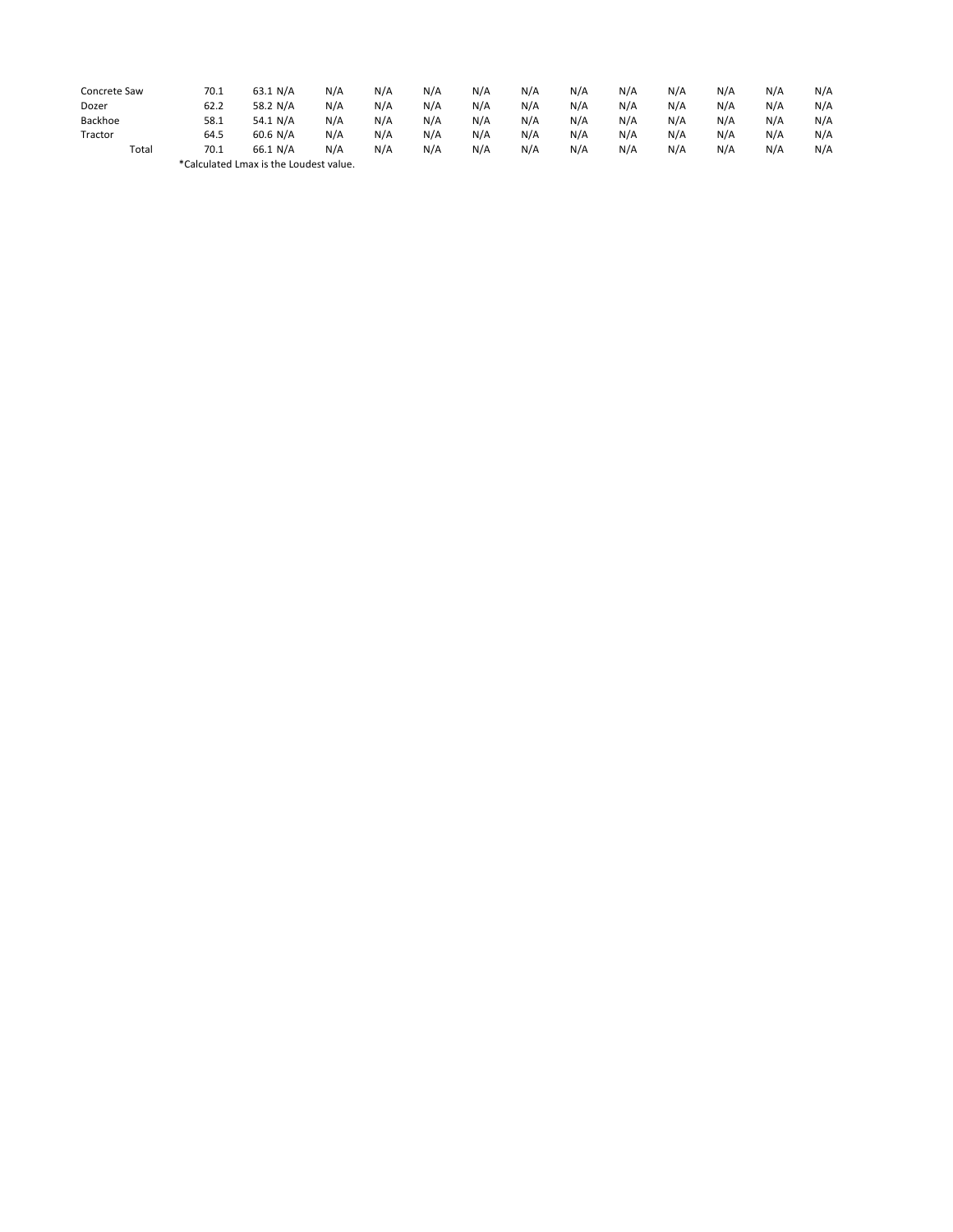### Report dat #########

Case Desc<sub>l</sub>Grading

|                                     |                 |              |           | ---- Receptor #1 ---- |        |                    |
|-------------------------------------|-----------------|--------------|-----------|-----------------------|--------|--------------------|
|                                     | Baselines (dBA) |              |           |                       |        |                    |
| Descriptio Land Use Daytime Evening |                 |              | Night     |                       |        |                    |
| Site 1<br>Commerci                  | 75              | 75           |           | 75                    |        |                    |
|                                     |                 |              |           |                       |        |                    |
|                                     |                 |              | Equipment |                       |        |                    |
|                                     |                 |              | Spec      | Actual                |        | Receptor Estimated |
|                                     | Impact          |              | Lmax      | Lmax                  |        | Distance Shielding |
| Description                         | Device          | Usage $(\%)$ | (dBA)     | (dBA)                 | (feet) | (dBA)              |
| Grader                              | No              | 40           |           | 85                    | 265    | 0                  |

Dozer No 40 81.7 265 0 Backhoe No 40 77.6 265 0

|           |                   | Results    |     |                    |     |       |     |      |     |                              |     |       |     |
|-----------|-------------------|------------|-----|--------------------|-----|-------|-----|------|-----|------------------------------|-----|-------|-----|
|           | Calculated (dBA)  |            |     | Noise Limits (dBA) |     |       |     |      |     | Noise Limit Exceedance (dBA) |     |       |     |
|           |                   | Dav        |     | Evening            |     | Night |     | Dav  |     | Evening                      |     | Night |     |
| Equipment | *Lmax<br>Lea      | Lmax       | Lea | Lmax               | Leg | Lmax  | Leg | Lmax | Lea | Lmax                         | Lea | Lmax  | Leq |
| Grader    | 70.5              | 66.5 N/A   | N/A | N/A                | N/A | N/A   | N/A | N/A  | N/A | N/A                          | N/A | N/A   | N/A |
| Dozer     | 67.2              | 63.2 $N/A$ | N/A | N/A                | N/A | N/A   | N/A | N/A  | N/A | N/A                          | N/A | N/A   | N/A |
| Backhoe   | 63.1              | 59.1 N/A   | N/A | N/A                | N/A | N/A   | N/A | N/A  | N/A | N/A                          | N/A | N/A   | N/A |
| Total     | 70.5              | 68.7 N/A   | N/A | N/A                | N/A | N/A   | N/A | N/A  | N/A | N/A                          | N/A | N/A   | N/A |
|           | $\mathbf{r}$<br>. | .          |     |                    |     |       |     |      |     |                              |     |       |     |

Baselines (dBA) Descriptio Land Use Daytime Evening Night Site 3 Commerci 75 75 75

\*Calculated Lmax is the Loudest value.

|        |                                           |                 |     | $---$ Receptor #2 $---$ |  |
|--------|-------------------------------------------|-----------------|-----|-------------------------|--|
|        |                                           | Baselines (dBA) |     |                         |  |
|        | Descriptio Land Use Daytime Evening Night |                 |     |                         |  |
| Site 2 | Commerci                                  | 75              | 75. | 75                      |  |

|                |        |              | Equipment   |    |        |          |                    |  |  |  |
|----------------|--------|--------------|-------------|----|--------|----------|--------------------|--|--|--|
|                |        |              | <b>Spec</b> |    | Actual |          | Receptor Estimated |  |  |  |
|                | Impact |              | Lmax        |    | Lmax   | Distance | Shielding          |  |  |  |
| Description    | Device | Usage $(\%)$ | (dBA)       |    | (dBA)  | (feet)   | (dBA)              |  |  |  |
| Grader         | No     | 40           |             | 85 |        | 460      | 0                  |  |  |  |
| Dozer          | No.    | 40           |             |    | 81.7   | 460      | 0                  |  |  |  |
| <b>Backhoe</b> | No     | 40           |             |    | 77.6   | 460      | 0                  |  |  |  |

|                |              | Results                                  |     |         |     |       |     |                              |     |         |     |       |     |  |
|----------------|--------------|------------------------------------------|-----|---------|-----|-------|-----|------------------------------|-----|---------|-----|-------|-----|--|
|                |              | Calculated (dBA)<br>Noise Limits (dBA)   |     |         |     |       |     | Noise Limit Exceedance (dBA) |     |         |     |       |     |  |
|                |              | Day                                      |     | Evening |     | Night |     | Day                          |     | Evening |     | Night |     |  |
| Equipment      | *Lmax<br>Lea | Lmax                                     | Lea | Lmax    | Lea | Lmax  | Lea | Lmax                         | Lea | Lmax    | Lea | Lmax  | Leq |  |
| Grader         | 65.7         | 61.7 N/A                                 | N/A | N/A     | N/A | N/A   | N/A | N/A                          | N/A | N/A     | N/A | N/A   | N/A |  |
| Dozer          | 62.4         | 58.4 N/A                                 | N/A | N/A     | N/A | N/A   | N/A | N/A                          | N/A | N/A     | N/A | N/A   | N/A |  |
| <b>Backhoe</b> | 58.3         | 54.3 $N/A$                               | N/A | N/A     | N/A | N/A   | N/A | N/A                          | N/A | N/A     | N/A | N/A   | N/A |  |
| Total          | 65.7         | 63.9 N/A                                 | N/A | N/A     | N/A | N/A   | N/A | N/A                          | N/A | N/A     | N/A | N/A   | N/A |  |
|                |              | $*$ Calaulated Lusau is tha Laudastualus |     |         |     |       |     |                              |     |         |     |       |     |  |

\*Calculated Lmax is the Loudest value.

#### ---- Receptor #3 ----

#### Equipment

|                |        |                    | Lyupulcut   |    |        |                    |                    |
|----------------|--------|--------------------|-------------|----|--------|--------------------|--------------------|
|                |        |                    | <b>Spec</b> |    | Actual |                    | Receptor Estimated |
|                | Impact |                    | Lmax        |    | Lmax   | Distance Shielding |                    |
| Description    | Device | Usage $(\%)$ (dBA) |             |    | (dBA)  | (feet)             | (dBA)              |
| Grader         | No.    | 40                 |             | 85 |        | 470                |                    |
| Dozer          | No     | 40                 |             |    | 81.7   | 470                |                    |
| <b>Backhoe</b> | No     | 40                 |             |    | 77.6   | 470                |                    |

## Results Calculated (dBA) Noise Limits (dBA) Noise Limit Exceedance (dBA) Day **Evening** Night Night Day Evening Night Equipment \*Lmax Leq Lmax Leq Lmax Leq Lmax Leq Lmax Leq Lmax Leq Lmax Leq Grader 65.5 61.6 N/A N/A N/A N/A N/A N/A N/A N/A N/A N/A N/A N/A Dozer 62.2 58.2 N/A N/A N/A N/A N/A N/A N/A N/A N/A N/A N/A N/A Backhoe 58.1 54.1 N/A N/A N/A N/A N/A N/A N/A N/A N/A N/A Total 65.5 63.7 N/A N/A N/A N/A N/A N/A N/A N/A N/A N/A N/A N/A

\*Calculated Lmax is the Loudest value.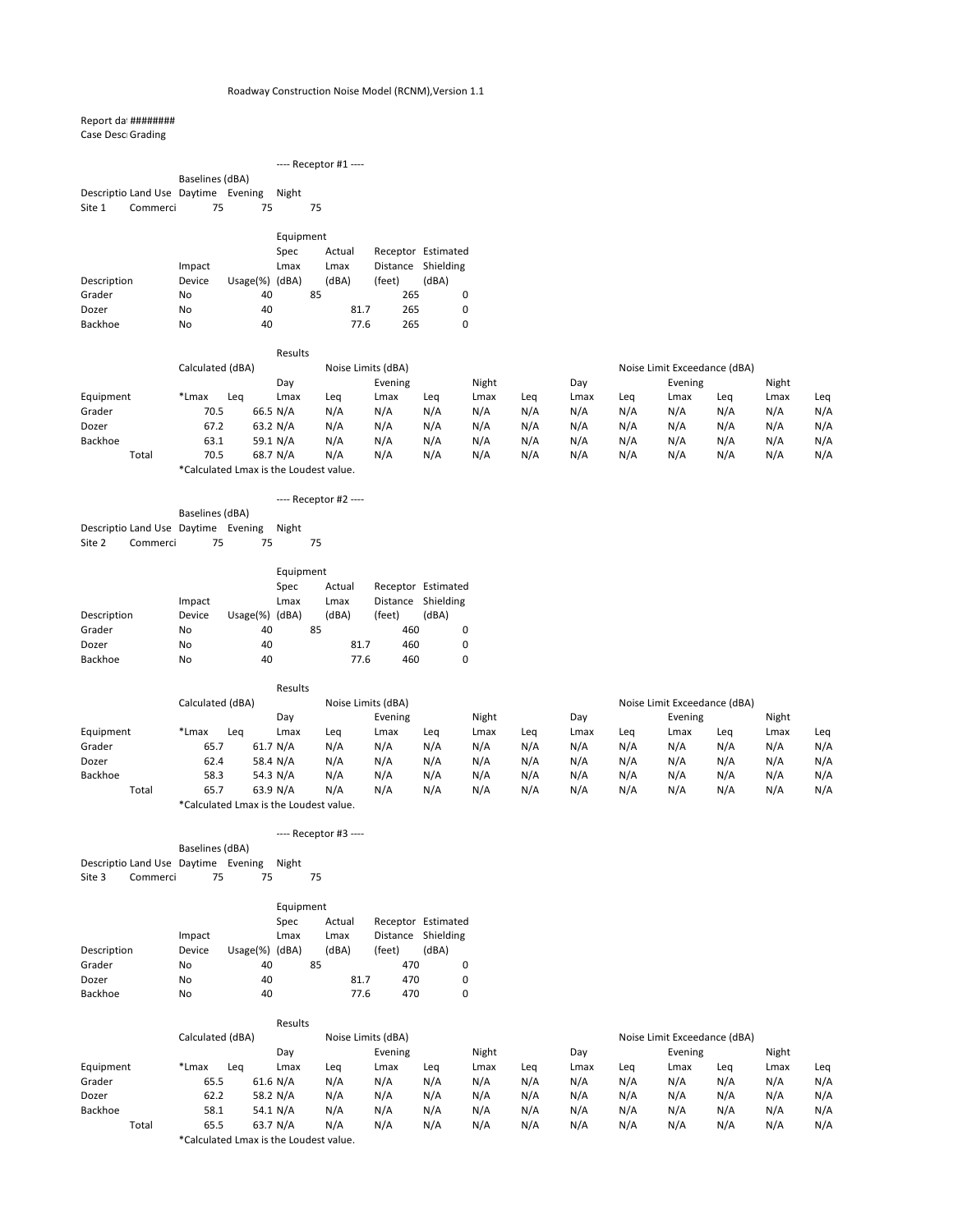## Report dat #########

Case Desc<sub>l</sub> Building Construction

|                                     | $---$ Receptor #1 $---$                     |
|-------------------------------------|---------------------------------------------|
| Baselines (dBA)                     |                                             |
| Descriptio Land Use Daytime Evening | Night                                       |
| Commerci<br>Site 1<br>75<br>75      | 75                                          |
|                                     | Equipment                                   |
|                                     | Receptor Estimated<br>Actual<br><b>Spec</b> |
| Impact                              | Distance Shielding<br>Lmax<br>Lmax          |

| Description    | Device | $Usage(%)$ (dBA) |    | (dBA) | (feet) | (dBA) |  |
|----------------|--------|------------------|----|-------|--------|-------|--|
| Crane          | No     | 16               |    | 80.6  | 265    |       |  |
| Forklift       | No     | 40               | 85 |       | 265    |       |  |
| Forklift       | No     | 40               | 85 |       | 265    |       |  |
| <b>Backhoe</b> | No     | 40               |    | 77.6  | 265    |       |  |
| Tractor        | No     | 40               | 84 |       | 265    |       |  |

|           |                  |     | Results                                |     |                    |     |       |     |      |     |                              |     |       |     |
|-----------|------------------|-----|----------------------------------------|-----|--------------------|-----|-------|-----|------|-----|------------------------------|-----|-------|-----|
|           | Calculated (dBA) |     |                                        |     | Noise Limits (dBA) |     |       |     |      |     | Noise Limit Exceedance (dBA) |     |       |     |
|           |                  |     | Day                                    |     | Evening            |     | Night |     | Day  |     | Evening                      |     | Night |     |
| Equipment | *Lmax            | Lea | Lmax                                   | Leq | Lmax               | Lea | Lmax  | Leg | Lmax | Leq | Lmax                         | Leg | Lmax  | Leq |
| Crane     | 66.1             |     | 58.1 N/A                               | N/A | N/A                | N/A | N/A   | N/A | N/A  | N/A | N/A                          | N/A | N/A   | N/A |
| Forklift  | 70.5             |     | 66.5 N/A                               | N/A | N/A                | N/A | N/A   | N/A | N/A  | N/A | N/A                          | N/A | N/A   | N/A |
| Forklift  | 70.5             |     | 66.5 N/A                               | N/A | N/A                | N/A | N/A   | N/A | N/A  | N/A | N/A                          | N/A | N/A   | N/A |
| Backhoe   | 63.1             |     | 59.1 N/A                               | N/A | N/A                | N/A | N/A   | N/A | N/A  | N/A | N/A                          | N/A | N/A   | N/A |
| Tractor   | 69.5             |     | 65.5 N/A                               | N/A | N/A                | N/A | N/A   | N/A | N/A  | N/A | N/A                          | N/A | N/A   | N/A |
| Total     | 70.5             |     | 71.5 N/A                               | N/A | N/A                | N/A | N/A   | N/A | N/A  | N/A | N/A                          | N/A | N/A   | N/A |
|           |                  |     | *Calculated Lmax is the Loudest value. |     |                    |     |       |     |      |     |                              |     |       |     |

Baselines (dBA) Descriptio Land Use Daytime Evening Night Site 3 Commerci 75 75 75

|                                           |          |                 |    | $---$ Receptor #2 $---$ |  |
|-------------------------------------------|----------|-----------------|----|-------------------------|--|
|                                           |          | Baselines (dBA) |    |                         |  |
| Descriptio Land Use Daytime Evening Night |          |                 |    |                         |  |
| Site 2                                    | Commerci | 75              | 75 | 75                      |  |
|                                           |          |                 |    |                         |  |

|                |        |         | Equipment |    |        |          |                    |  |
|----------------|--------|---------|-----------|----|--------|----------|--------------------|--|
|                |        |         | Spec      |    | Actual |          | Receptor Estimated |  |
|                | Impact |         | Lmax      |    | Lmax   | Distance | Shielding          |  |
| Description    | Device | Usage%) | (dBA)     |    | (dBA)  | (feet)   | (dBA)              |  |
| Crane          | No.    | 16      |           |    | 80.6   | 460      | 0                  |  |
| Forklift       | No     | 40      |           | 85 |        | 460      | 0                  |  |
| Forklift       | No     | 40      |           | 85 |        | 460      | 0                  |  |
| <b>Backhoe</b> | No.    | 40      |           |    | 77.6   | 460      | 0                  |  |
| Tractor        | No     | 40      |           | 84 |        | 460      | 0                  |  |

|           |                  | Results  |         |                    |     |              |     |      |     |                              |     |       |     |
|-----------|------------------|----------|---------|--------------------|-----|--------------|-----|------|-----|------------------------------|-----|-------|-----|
|           | Calculated (dBA) |          |         | Noise Limits (dBA) |     |              |     |      |     | Noise Limit Exceedance (dBA) |     |       |     |
|           |                  | Dav      | Evening |                    |     | Night<br>Day |     |      |     | Evening                      |     | Night |     |
| Equipment | *Lmax<br>Lea     | Lmax     | Lea     | Lmax               | Lea | Lmax         | Lea | Lmax | Leq | Lmax                         | Leg | Lmax  | Leq |
| Crane     | 61.3             | 53.3 N/A | N/A     | N/A                | N/A | N/A          | N/A | N/A  | N/A | N/A                          | N/A | N/A   | N/A |
| Forklift  | 65.7             | 61.7 N/A | N/A     | N/A                | N/A | N/A          | N/A | N/A  | N/A | N/A                          | N/A | N/A   | N/A |
| Forklift  | 65.7             | 61.7 N/A | N/A     | N/A                | N/A | N/A          | N/A | N/A  | N/A | N/A                          | N/A | N/A   | N/A |
| Backhoe   | 58.3             | 54.3 N/A | N/A     | N/A                | N/A | N/A          | N/A | N/A  | N/A | N/A                          | N/A | N/A   | N/A |
| Tractor   | 64.7             | 60.7 N/A | N/A     | N/A                | N/A | N/A          | N/A | N/A  | N/A | N/A                          | N/A | N/A   | N/A |
| Total     | 65.7             | 66.7 N/A | N/A     | N/A                | N/A | N/A          | N/A | N/A  | N/A | N/A                          | N/A | N/A   | N/A |

\*Calculated Lmax is the Loudest value.

---- Receptor #3 ----

|                |        |         | Equipment                                   |    |       |          |           |  |  |  |  |  |
|----------------|--------|---------|---------------------------------------------|----|-------|----------|-----------|--|--|--|--|--|
|                |        |         | Receptor Estimated<br><b>Spec</b><br>Actual |    |       |          |           |  |  |  |  |  |
|                | Impact |         | Lmax                                        |    | Lmax  | Distance | Shielding |  |  |  |  |  |
| Description    | Device | Usage%) | (dBA)                                       |    | (dBA) | (feet)   | (dBA)     |  |  |  |  |  |
| Crane          | No     | 16      |                                             |    | 80.6  | 470      | 0         |  |  |  |  |  |
| Forklift       | No     | 40      |                                             | 85 |       | 470      | 0         |  |  |  |  |  |
| Forklift       | No     | 40      |                                             | 85 |       | 470      | 0         |  |  |  |  |  |
| <b>Backhoe</b> | No     | 40      |                                             |    | 77.6  | 470      | 0         |  |  |  |  |  |
| Tractor        | No     | 40      |                                             | 84 |       | 470      | 0         |  |  |  |  |  |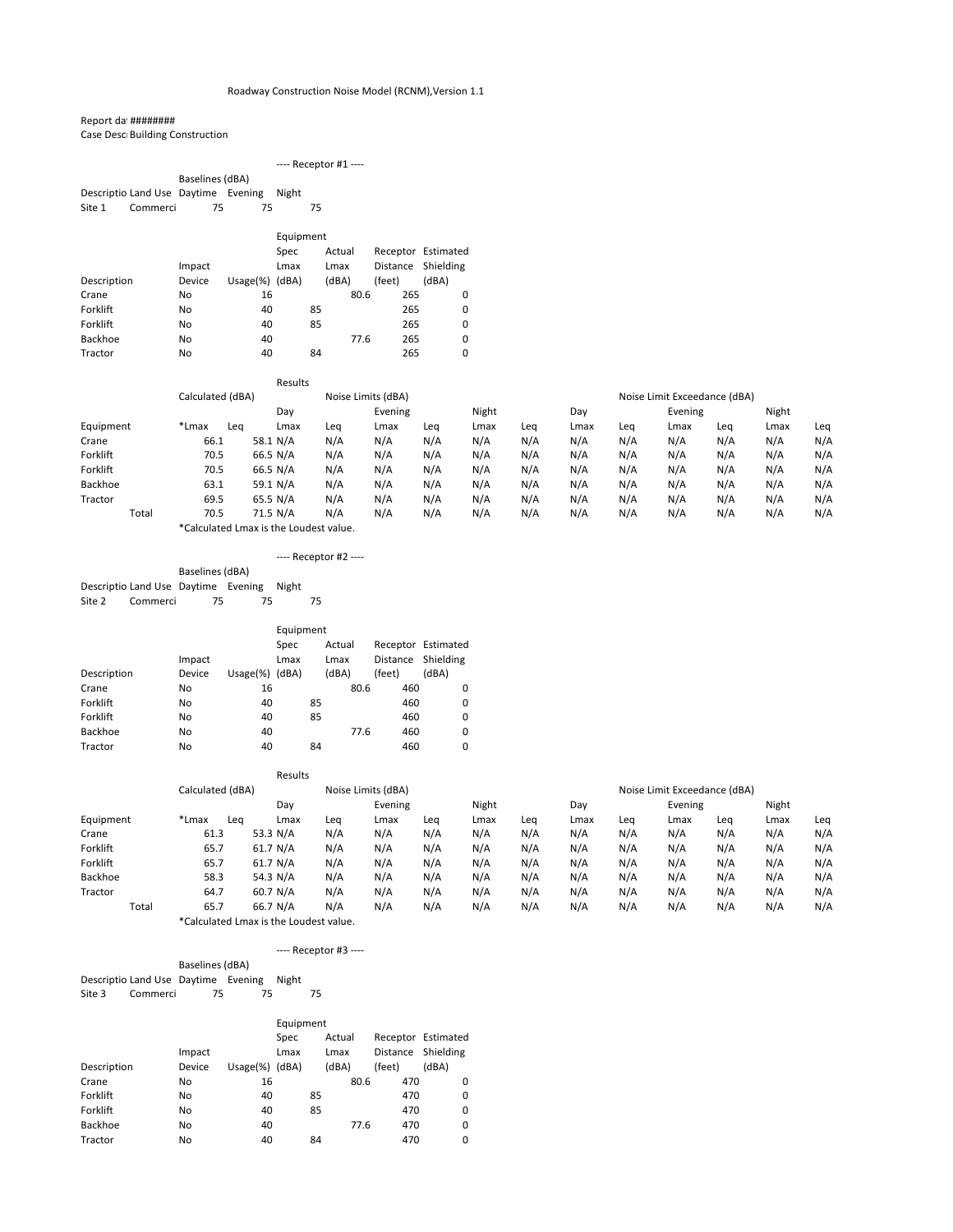|                |                  |     | Results                                |     |                    |     |       |     |      |     |                              |     |       |     |
|----------------|------------------|-----|----------------------------------------|-----|--------------------|-----|-------|-----|------|-----|------------------------------|-----|-------|-----|
|                | Calculated (dBA) |     |                                        |     | Noise Limits (dBA) |     |       |     |      |     | Noise Limit Exceedance (dBA) |     |       |     |
|                |                  |     | Day                                    |     | Evening            |     | Night |     | Day  |     | Evening                      |     | Night |     |
| Equipment      | *Lmax            | Lea | Lmax                                   | Leq | Lmax               | Lea | Lmax  | Lea | Lmax | Lea | Lmax                         | Leq | Lmax  | Leq |
| Crane          | 61.1             |     | 53.1 N/A                               | N/A | N/A                | N/A | N/A   | N/A | N/A  | N/A | N/A                          | N/A | N/A   | N/A |
| Forklift       | 65.5             |     | 61.6 N/A                               | N/A | N/A                | N/A | N/A   | N/A | N/A  | N/A | N/A                          | N/A | N/A   | N/A |
| Forklift       | 65.5             |     | 61.6 N/A                               | N/A | N/A                | N/A | N/A   | N/A | N/A  | N/A | N/A                          | N/A | N/A   | N/A |
| <b>Backhoe</b> | 58.1             |     | 54.1 N/A                               | N/A | N/A                | N/A | N/A   | N/A | N/A  | N/A | N/A                          | N/A | N/A   | N/A |
| Tractor        | 64.5             |     | 60.6 N/A                               | N/A | N/A                | N/A | N/A   | N/A | N/A  | N/A | N/A                          | N/A | N/A   | N/A |
| Total          | 65.5             |     | 66.5 N/A                               | N/A | N/A                | N/A | N/A   | N/A | N/A  | N/A | N/A                          | N/A | N/A   | N/A |
|                |                  |     | *Calculated Lmax is the Loudest value. |     |                    |     |       |     |      |     |                              |     |       |     |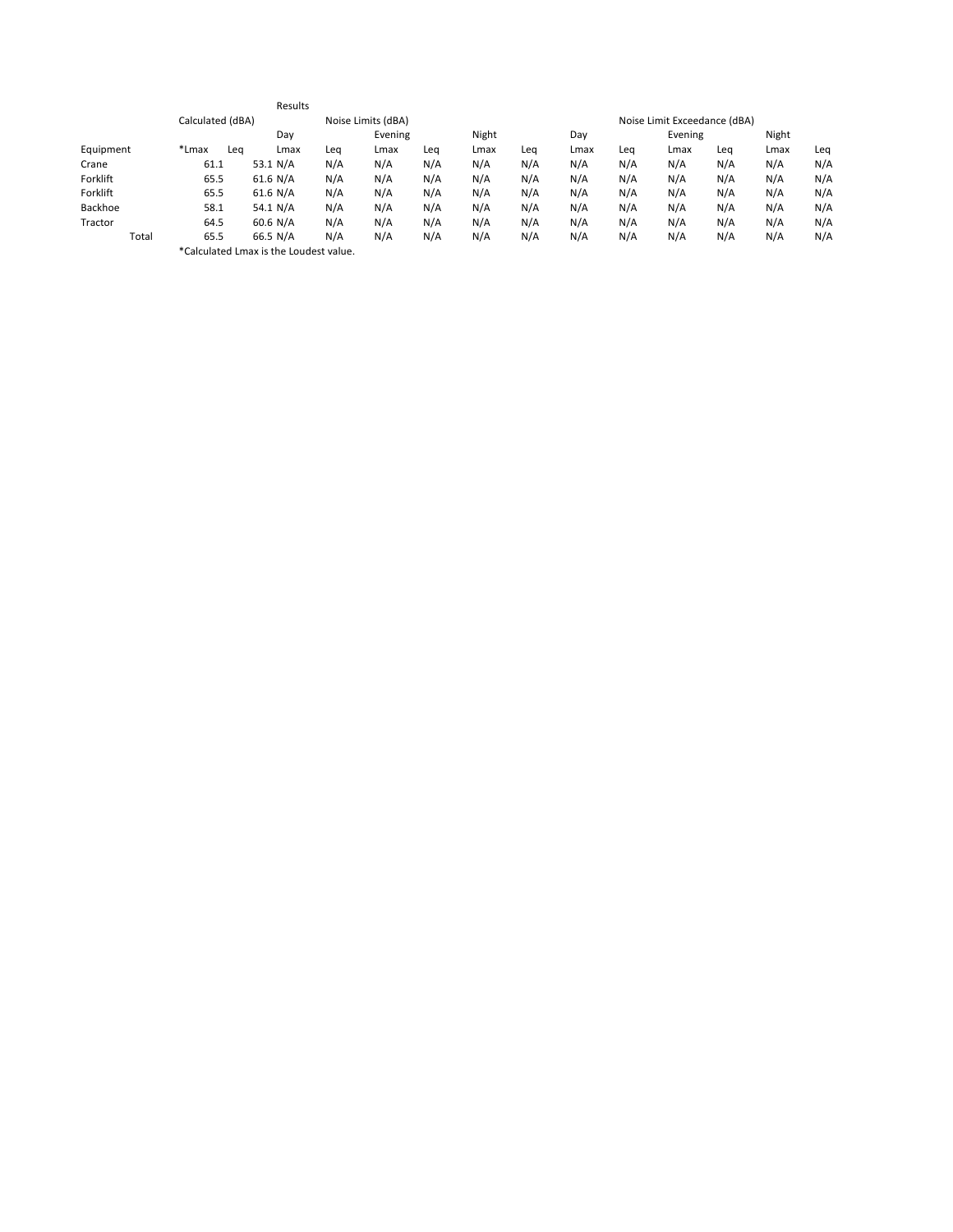### Report dat #########

Case DescrPaving

|                                     |          |                 |    |             | $---$ Receptor #1 $---$ |                    |
|-------------------------------------|----------|-----------------|----|-------------|-------------------------|--------------------|
|                                     |          | Baselines (dBA) |    |             |                         |                    |
| Descriptio Land Use Daytime Evening |          |                 |    | Night       |                         |                    |
| Site 1                              | Commerci | 75              | 75 |             | 75                      |                    |
|                                     |          |                 |    | Equipment   |                         |                    |
|                                     |          |                 |    | <b>Spec</b> | Actual                  | Receptor Estimated |
|                                     |          | Impact          |    | Lmax        | Lmax                    | Distance Shielding |

|                | Impact |              | Lmax  | Lmax  | Distance | Shielding |
|----------------|--------|--------------|-------|-------|----------|-----------|
| Description    | Device | Usage $(\%)$ | (dBA) | (dBA) | (feet)   | (dBA)     |
| Drum Mixer     | No     | 50           |       | 80    | 265      | 0         |
| Drum Mixer     | No     | 50           |       | 80    | 265      | 0         |
| Drum Mixer     | No     | 50           |       | 80    | 265      | 0         |
| Drum Mixer     | No     | 50           |       | 80    | 265      | 0         |
| Paver          | No     | 50           |       | 77.2  | 265      | 0         |
| Roller         | No     | 20           |       | 80    | 265      | 0         |
| <b>Backhoe</b> | No     | 40           |       | 77.6  | 265      |           |

Baselines (dBA) Descriptio Land Use Daytime Evening Night Site 2 Commerci 75 75 75

|            |                  |     |          | Results |                    |     |       |     |      |     |                              |         |      |     |
|------------|------------------|-----|----------|---------|--------------------|-----|-------|-----|------|-----|------------------------------|---------|------|-----|
|            | Calculated (dBA) |     |          |         | Noise Limits (dBA) |     |       |     |      |     | Noise Limit Exceedance (dBA) |         |      |     |
|            |                  |     | Day      |         | Evening            |     | Night |     |      | Day |                              | Evening |      |     |
| Equipment  | *Lmax            | Leg | Lmax     | Leq     | Lmax               | Leg | Lmax  | Leg | Lmax | Leq | Lmax                         | Leq     | Lmax | Leq |
| Drum Mixer | 65.5             |     | 62.5 N/A | N/A     | N/A                | N/A | N/A   | N/A | N/A  | N/A | N/A                          | N/A     | N/A  | N/A |
| Drum Mixer | 65.5             |     | 62.5 N/A | N/A     | N/A                | N/A | N/A   | N/A | N/A  | N/A | N/A                          | N/A     | N/A  | N/A |
| Drum Mixer | 65.5             |     | 62.5 N/A | N/A     | N/A                | N/A | N/A   | N/A | N/A  | N/A | N/A                          | N/A     | N/A  | N/A |
| Drum Mixer | 65.5             |     | 62.5 N/A | N/A     | N/A                | N/A | N/A   | N/A | N/A  | N/A | N/A                          | N/A     | N/A  | N/A |
| Paver      | 62.7             |     | 59.7 N/A | N/A     | N/A                | N/A | N/A   | N/A | N/A  | N/A | N/A                          | N/A     | N/A  | N/A |
| Roller     | 65.5             |     | 58.5 N/A | N/A     | N/A                | N/A | N/A   | N/A | N/A  | N/A | N/A                          | N/A     | N/A  | N/A |
| Backhoe    | 63.1             |     | 59.1 N/A | N/A     | N/A                | N/A | N/A   | N/A | N/A  | N/A | N/A                          | N/A     | N/A  | N/A |
| Total      | 65.5             |     | 69.8 N/A | N/A     | N/A                | N/A | N/A   | N/A | N/A  | N/A | N/A                          | N/A     | N/A  | N/A |

Baselines (dBA) Descriptio Land Use Daytime Evening Night Site 3 Commerci 75 75 75

\*Calculated Lmax is the Loudest value.

#### ---- Receptor #2 ----

|                |        |              | Equipment |        |          |                    |  |  |  |  |
|----------------|--------|--------------|-----------|--------|----------|--------------------|--|--|--|--|
|                |        |              | Spec      | Actual |          | Receptor Estimated |  |  |  |  |
|                | Impact |              | Lmax      | Lmax   | Distance | Shielding          |  |  |  |  |
| Description    | Device | Usage $(\%)$ | (dBA)     | (dBA)  | (feet)   | (dBA)              |  |  |  |  |
| Drum Mixer     | No.    | 50           |           | 80     | 460      | 0                  |  |  |  |  |
| Drum Mixer     | No.    | 50           |           | 80     | 460      | 0                  |  |  |  |  |
| Drum Mixer     | No.    | 50           |           | 80     | 460      | 0                  |  |  |  |  |
| Drum Mixer     | No.    | 50           |           | 80     | 460      | 0                  |  |  |  |  |
| Paver          | No     | 50           |           | 77.2   | 460      | 0                  |  |  |  |  |
| Roller         | No.    | 20           |           | 80     | 460      | 0                  |  |  |  |  |
| <b>Backhoe</b> | No     | 40           |           | 77.6   | 460      | 0                  |  |  |  |  |

|            |                  | Results  |     |                    |     |       |     |      |     |                              |     |       |     |
|------------|------------------|----------|-----|--------------------|-----|-------|-----|------|-----|------------------------------|-----|-------|-----|
|            | Calculated (dBA) |          |     | Noise Limits (dBA) |     |       |     |      |     | Noise Limit Exceedance (dBA) |     |       |     |
|            |                  | Day      |     | Evening            |     | Night |     | Day  |     | Evening                      |     | Night |     |
| Equipment  | *Lmax<br>Lea     | Lmax     | Leg | Lmax               | Leg | Lmax  | Leg | Lmax | Leg | Lmax                         | Lea | Lmax  | Leg |
| Drum Mixer | 60.7             | 57.7 N/A | N/A | N/A                | N/A | N/A   | N/A | N/A  | N/A | N/A                          | N/A | N/A   | N/A |
| Drum Mixer | 60.7             | 57.7 N/A | N/A | N/A                | N/A | N/A   | N/A | N/A  | N/A | N/A                          | N/A | N/A   | N/A |
| Drum Mixer | 60.7             | 57.7 N/A | N/A | N/A                | N/A | N/A   | N/A | N/A  | N/A | N/A                          | N/A | N/A   | N/A |
| Drum Mixer | 60.7             | 57.7 N/A | N/A | N/A                | N/A | N/A   | N/A | N/A  | N/A | N/A                          | N/A | N/A   | N/A |
| Paver      | 57.9             | 54.9 N/A | N/A | N/A                | N/A | N/A   | N/A | N/A  | N/A | N/A                          | N/A | N/A   | N/A |
| Roller     | 60.7             | 53.7 N/A | N/A | N/A                | N/A | N/A   | N/A | N/A  | N/A | N/A                          | N/A | N/A   | N/A |
| Backhoe    | 58.3             | 54.3 N/A | N/A | N/A                | N/A | N/A   | N/A | N/A  | N/A | N/A                          | N/A | N/A   | N/A |
| Total      | 60.7             | 65 N/A   | N/A | N/A                | N/A | N/A   | N/A | N/A  | N/A | N/A                          | N/A | N/A   | N/A |

\*Calculated Lmax is the Loudest value.

---- Receptor #3 ----

Equipment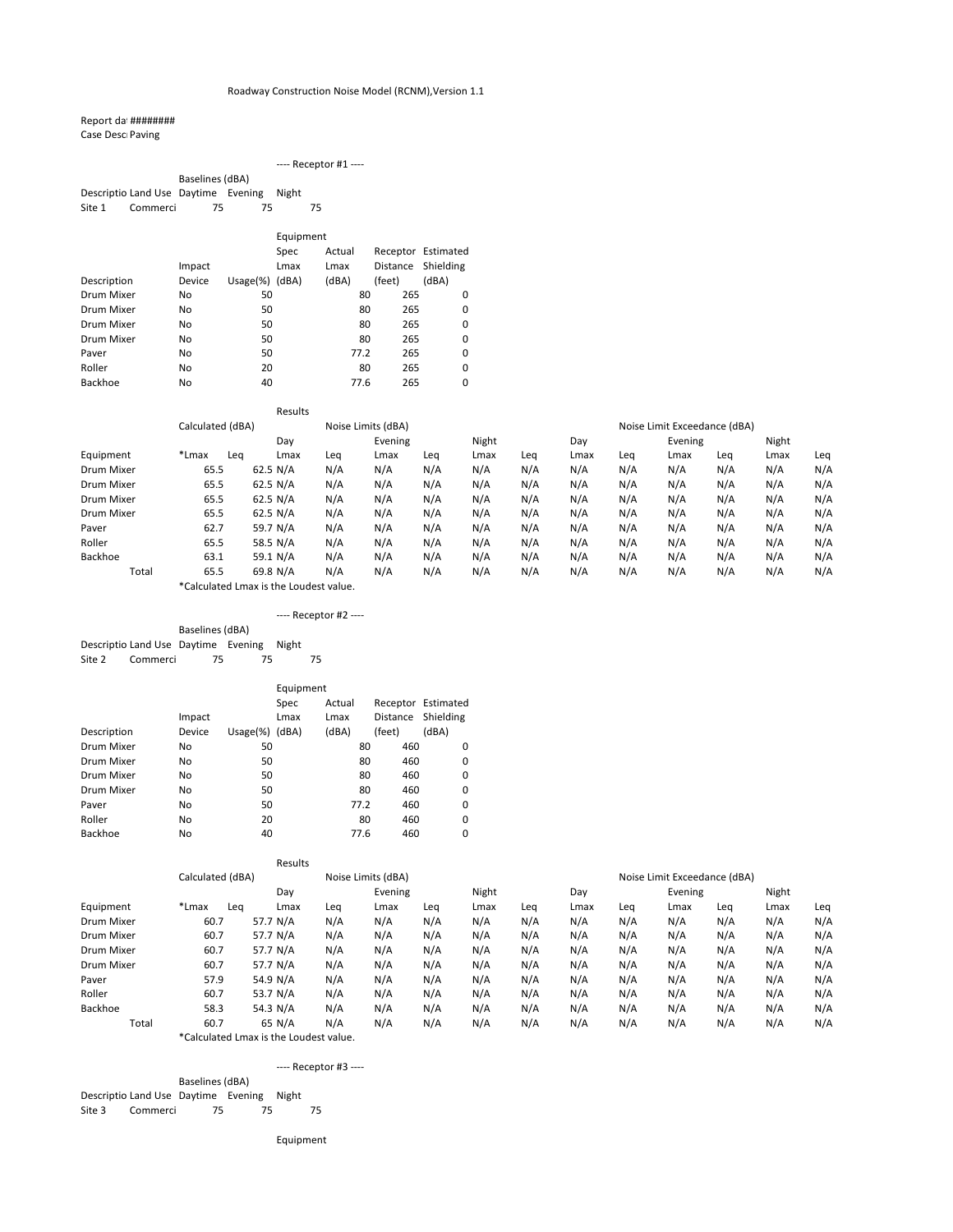|                |        |              | Spec  | Actual |                 | Receptor Estimated |
|----------------|--------|--------------|-------|--------|-----------------|--------------------|
|                | Impact |              | Lmax  | Lmax   | <b>Distance</b> | Shielding          |
| Description    | Device | Usage $(\%)$ | (dBA) | (dBA)  | (feet)          | (dBA)              |
| Drum Mixer     | No.    | 50           |       | 80     | 470             | 0                  |
| Drum Mixer     | No     | 50           |       | 80     | 470             | 0                  |
| Drum Mixer     | No.    | 50           |       | 80     | 470             | 0                  |
| Drum Mixer     | No     | 50           |       | 80     | 470             | 0                  |
| Paver          | No.    | 50           |       | 77.2   | 470             | 0                  |
| Roller         | No     | 20           |       | 80     | 470             | 0                  |
| <b>Backhoe</b> | No.    | 40           |       | 77.6   | 470             | 0                  |

|            |                  | Results                               |     |                    |     |       |     |      |     |                              |     |       |     |
|------------|------------------|---------------------------------------|-----|--------------------|-----|-------|-----|------|-----|------------------------------|-----|-------|-----|
|            | Calculated (dBA) |                                       |     | Noise Limits (dBA) |     |       |     |      |     | Noise Limit Exceedance (dBA) |     |       |     |
|            |                  | Day                                   |     | Evening            |     | Night |     |      |     | Evening                      |     | Night |     |
| Equipment  | *Lmax            | Lea<br>Lmax                           | Leq | Lmax               | Leq | Lmax  | Leq | Lmax | Leg | Lmax                         | Leq | Lmax  | Leq |
| Drum Mixer | 60.5             | 57.5 N/A                              | N/A | N/A                | N/A | N/A   | N/A | N/A  | N/A | N/A                          | N/A | N/A   | N/A |
| Drum Mixer | 60.5             | 57.5 N/A                              | N/A | N/A                | N/A | N/A   | N/A | N/A  | N/A | N/A                          | N/A | N/A   | N/A |
| Drum Mixer | 60.5             | 57.5 N/A                              | N/A | N/A                | N/A | N/A   | N/A | N/A  | N/A | N/A                          | N/A | N/A   | N/A |
| Drum Mixer | 60.5             | 57.5 N/A                              | N/A | N/A                | N/A | N/A   | N/A | N/A  | N/A | N/A                          | N/A | N/A   | N/A |
| Paver      | 57.8             | 54.7 N/A                              | N/A | N/A                | N/A | N/A   | N/A | N/A  | N/A | N/A                          | N/A | N/A   | N/A |
| Roller     | 60.5             | 53.5 N/A                              | N/A | N/A                | N/A | N/A   | N/A | N/A  | N/A | N/A                          | N/A | N/A   | N/A |
| Backhoe    | 58.1             | 54.1 $N/A$                            | N/A | N/A                | N/A | N/A   | N/A | N/A  | N/A | N/A                          | N/A | N/A   | N/A |
| Total      | 60.5             | 64.8 N/A                              | N/A | N/A                | N/A | N/A   | N/A | N/A  | N/A | N/A                          | N/A | N/A   | N/A |
|            |                  | Acalculated Lmay is the Loudest value |     |                    |     |       |     |      |     |                              |     |       |     |

\*Calculated Lmax is the Loudest value.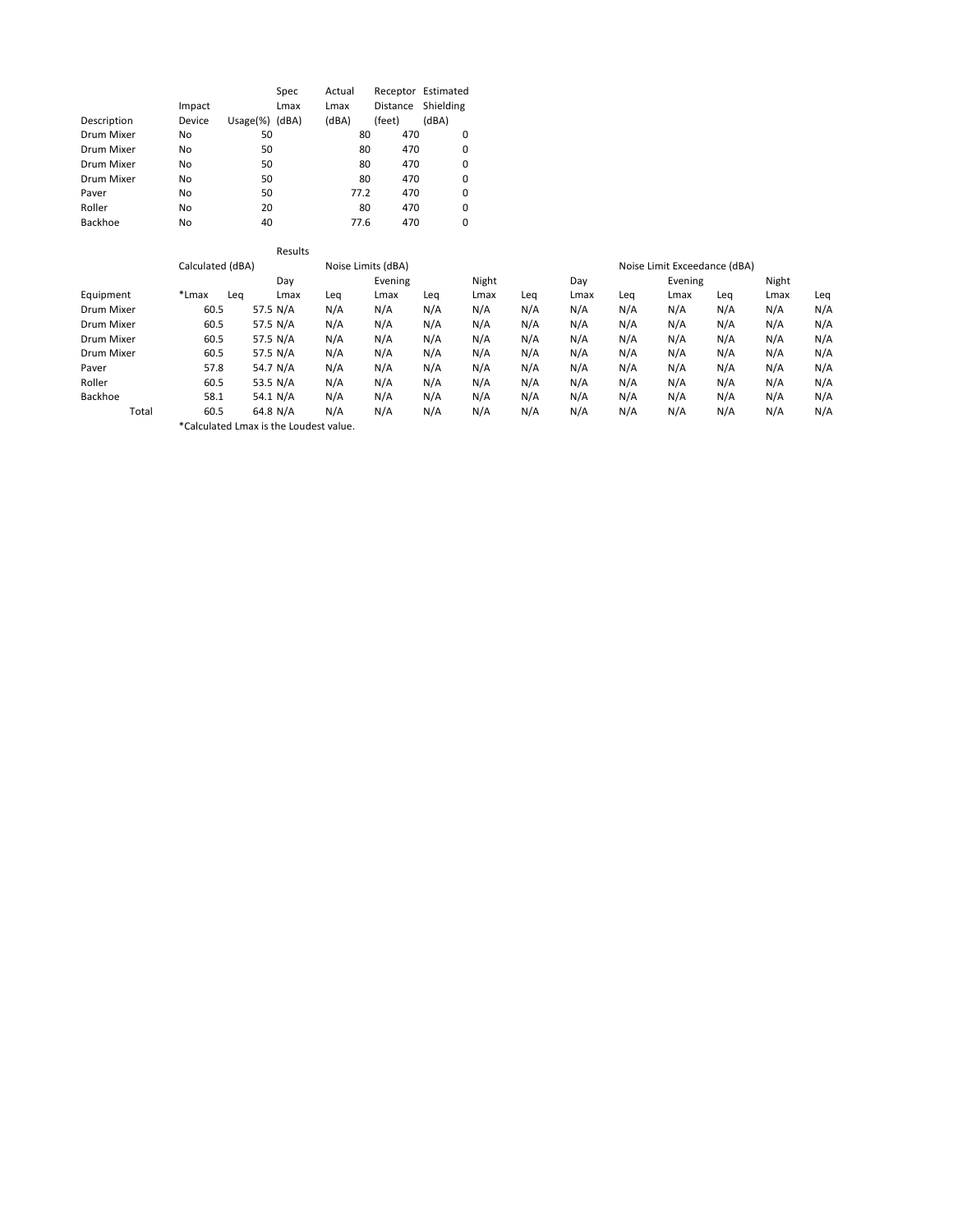### Report dat #########

Case DescrArchitectural Coating

| case Desertic critecturul coutilit  |                  |                                        |              |                       |                                          |       |           |     |      |     |                              |     |       |     |
|-------------------------------------|------------------|----------------------------------------|--------------|-----------------------|------------------------------------------|-------|-----------|-----|------|-----|------------------------------|-----|-------|-----|
|                                     |                  |                                        |              | ---- Receptor #1 ---- |                                          |       |           |     |      |     |                              |     |       |     |
|                                     | Baselines (dBA)  |                                        |              |                       |                                          |       |           |     |      |     |                              |     |       |     |
| Descriptio Land Use Daytime Evening |                  |                                        | Night        |                       |                                          |       |           |     |      |     |                              |     |       |     |
| Site 1<br>Commerci                  | 75               | 75                                     |              | 75                    |                                          |       |           |     |      |     |                              |     |       |     |
|                                     |                  |                                        |              |                       |                                          |       |           |     |      |     |                              |     |       |     |
|                                     |                  |                                        | Equipment    |                       |                                          |       |           |     |      |     |                              |     |       |     |
|                                     |                  |                                        | Spec         | Actual                | Receptor Estimated                       |       |           |     |      |     |                              |     |       |     |
|                                     | Impact           |                                        | Lmax         | Lmax                  | Distance Shielding                       |       |           |     |      |     |                              |     |       |     |
| Description                         | Device           | Usage(%) (dBA)                         |              | (dBA)                 | (feet)                                   | (dBA) |           |     |      |     |                              |     |       |     |
| Compressor (air)                    | No               | 40                                     |              | 77.7                  | 265                                      |       | $\pmb{0}$ |     |      |     |                              |     |       |     |
|                                     |                  |                                        | Results      |                       |                                          |       |           |     |      |     |                              |     |       |     |
|                                     | Calculated (dBA) |                                        |              | Noise Limits (dBA)    |                                          |       |           |     |      |     | Noise Limit Exceedance (dBA) |     |       |     |
|                                     |                  |                                        | Day          |                       | Evening                                  |       | Night     |     | Day  |     | Evening                      |     | Night |     |
| Equipment                           | *Lmax            | Leq                                    | Lmax         | Leq                   | Lmax                                     | Leq   | Lmax      | Leq | Lmax | Leq | Lmax                         | Leq | Lmax  | Leq |
| Compressor (air)                    | 63.2             |                                        | 59.2 N/A     | N/A                   | N/A                                      | N/A   | N/A       | N/A | N/A  | N/A | N/A                          | N/A | N/A   | N/A |
| Total                               | 63.2             |                                        | 59.2 N/A     | N/A                   | N/A                                      | N/A   | N/A       | N/A | N/A  | N/A | N/A                          | N/A | N/A   | N/A |
|                                     |                  | *Calculated Lmax is the Loudest value. |              |                       |                                          |       |           |     |      |     |                              |     |       |     |
|                                     |                  |                                        |              | ---- Receptor #2 ---- |                                          |       |           |     |      |     |                              |     |       |     |
|                                     | Baselines (dBA)  |                                        |              |                       |                                          |       |           |     |      |     |                              |     |       |     |
| Descriptio Land Use Daytime Evening |                  |                                        | Night        |                       |                                          |       |           |     |      |     |                              |     |       |     |
| Site 2<br>Commerci                  | 75               | 75                                     |              | 75                    |                                          |       |           |     |      |     |                              |     |       |     |
|                                     |                  |                                        |              |                       |                                          |       |           |     |      |     |                              |     |       |     |
|                                     |                  |                                        | Equipment    |                       |                                          |       |           |     |      |     |                              |     |       |     |
|                                     |                  |                                        | Spec         | Actual                | Receptor Estimated                       |       |           |     |      |     |                              |     |       |     |
|                                     | Impact           |                                        | Lmax         | Lmax                  | Distance Shielding                       |       |           |     |      |     |                              |     |       |     |
| Description                         | Device           | Usage(%) (dBA)<br>40                   |              | (dBA)<br>77.7         | (feet)<br>460                            | (dBA) | $\pmb{0}$ |     |      |     |                              |     |       |     |
| Compressor (air)                    | No               |                                        |              |                       |                                          |       |           |     |      |     |                              |     |       |     |
|                                     |                  |                                        | Results      |                       |                                          |       |           |     |      |     |                              |     |       |     |
|                                     | Calculated (dBA) |                                        |              | Noise Limits (dBA)    |                                          |       |           |     |      |     | Noise Limit Exceedance (dBA) |     |       |     |
|                                     |                  |                                        | Day          |                       | Evening                                  |       | Night     |     | Day  |     | Evening                      |     | Night |     |
| Equipment                           | *Lmax            | Leq                                    | Lmax         | Leq                   | Lmax                                     | Leq   | Lmax      | Leq | Lmax | Leq | Lmax                         | Leq | Lmax  | Leq |
| Compressor (air)                    | 58.4             |                                        | 54.4 N/A     | N/A                   | N/A                                      | N/A   | N/A       | N/A | N/A  | N/A | N/A                          | N/A | N/A   | N/A |
| Total                               | 58.4             |                                        | 54.4 N/A     | N/A                   | N/A                                      | N/A   | N/A       | N/A | N/A  | N/A | N/A                          | N/A | N/A   | N/A |
|                                     |                  | *Calculated Lmax is the Loudest value. |              |                       |                                          |       |           |     |      |     |                              |     |       |     |
|                                     |                  |                                        |              | ---- Receptor #3 ---- |                                          |       |           |     |      |     |                              |     |       |     |
|                                     | Baselines (dBA)  |                                        |              |                       |                                          |       |           |     |      |     |                              |     |       |     |
| Descriptio Land Use Daytime Evening |                  |                                        | Night        |                       |                                          |       |           |     |      |     |                              |     |       |     |
| Site 3<br>Commerci                  | 75               | 75                                     |              | 75                    |                                          |       |           |     |      |     |                              |     |       |     |
|                                     |                  |                                        |              |                       |                                          |       |           |     |      |     |                              |     |       |     |
|                                     |                  |                                        | Equipment    |                       |                                          |       |           |     |      |     |                              |     |       |     |
|                                     |                  |                                        | Spec<br>Lmax | Actual<br>Lmax        | Receptor Estimated<br>Distance Shielding |       |           |     |      |     |                              |     |       |     |
| Description                         | Impact<br>Device | Usage(%) (dBA)                         |              | (dBA)                 | (feet)                                   | (dBA) |           |     |      |     |                              |     |       |     |
|                                     |                  |                                        |              |                       |                                          |       |           |     |      |     |                              |     |       |     |

Compressor (air) No 40 77.7 470 0

### Results

|                  |              | Calculated (dBA) |     |         | Noise Limits (dBA) |       |     |      |     | Noise Limit Exceedance (dBA) |     |       |     |
|------------------|--------------|------------------|-----|---------|--------------------|-------|-----|------|-----|------------------------------|-----|-------|-----|
|                  |              | Dav              |     | Evening |                    | Night |     | Day  |     | Evening                      |     | Night |     |
| Equipment        | *Lmax<br>Lea | Lmax             | Lea | Lmax    | Lea                | Lmax  | Lea | Lmax | Lea | Lmax                         | Lea | Lmax  | Lea |
| Compressor (air) | 58.2         | 54.2 $N/A$       | N/A | N/A     | N/A                | N/A   | N/A | N/A  | N/A | N/A                          | N/A | N/A   | N/A |
| Total            | 58.2         | 54.2 $N/A$       | N/A | N/A     | N/A                | N/A   | N/A | N/A  | N/A | N/A                          | N/A | N/A   | N/A |
|                  | $*C1$        |                  |     |         |                    |       |     |      |     |                              |     |       |     |

\*Calculated Lmax is the Loudest value.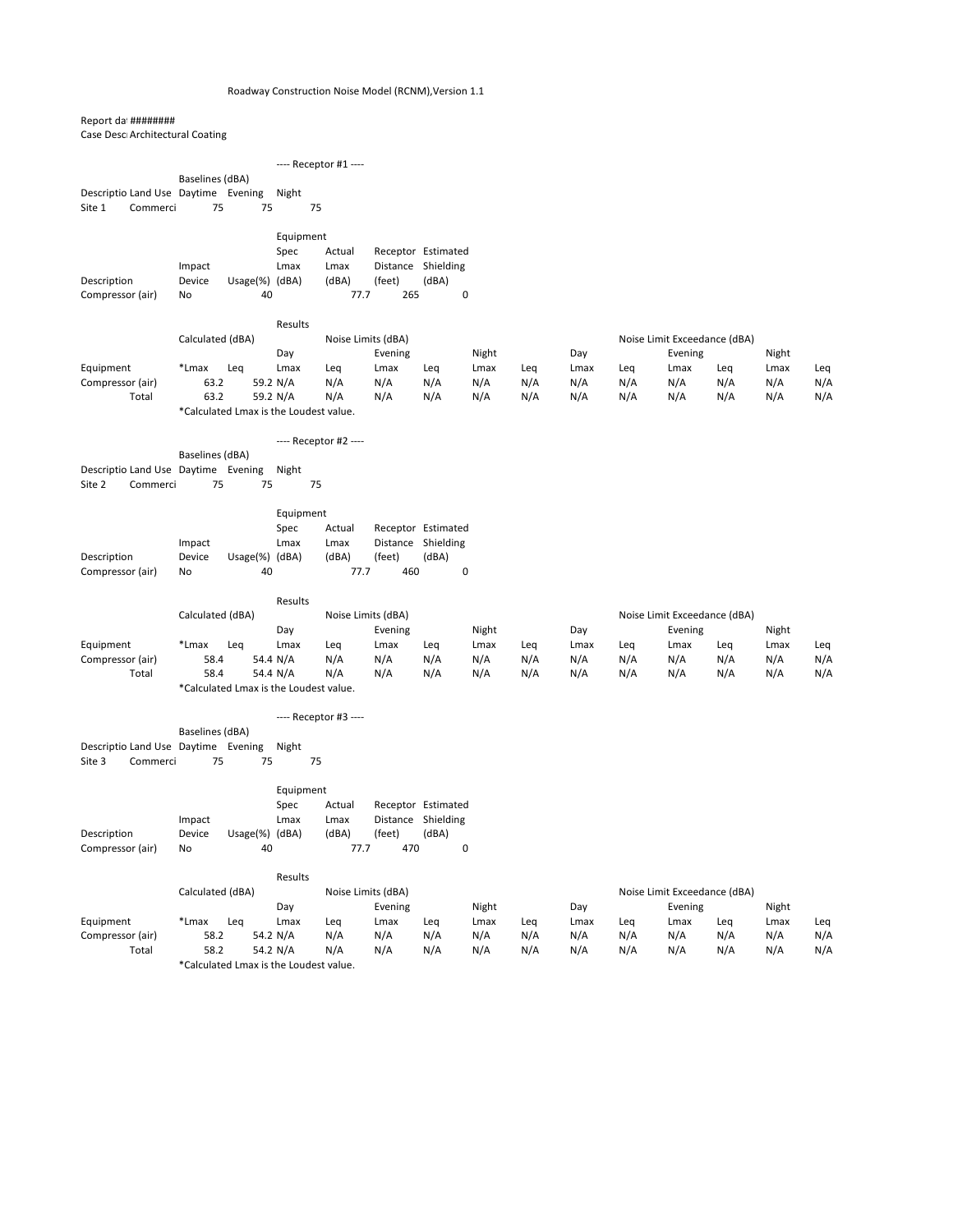#### **Meridian Consultants LLC 6445 Sunset Boulevard Hotel Construction Vibration Model (265 feet)**

| <b>Equipment</b>        | Pieces of<br>Equipment | PPV at 25 feet<br>(in/sec) | <b>Distance from</b><br>Equipment | <b>PPV</b> at<br>adjusted<br>distance | <b>RMS velocity</b><br>amplitude in<br>in/sec at<br>adjusted<br>distance <sup>a</sup> | <b>RMS</b><br><b>Vibration</b><br>level in<br><b>VdB</b> at<br>adjusted<br>distance |
|-------------------------|------------------------|----------------------------|-----------------------------------|---------------------------------------|---------------------------------------------------------------------------------------|-------------------------------------------------------------------------------------|
| Caisson drilling        |                        | 0.089                      | 265                               | 0.003                                 | 0.001                                                                                 | 56                                                                                  |
| Jackhammer              |                        | 0.035                      | 265                               | 0.001                                 | 0.000                                                                                 | 48                                                                                  |
| Large bulldozer         |                        | 0.089                      | 265                               | 0.003                                 | 0.001                                                                                 | 56                                                                                  |
| Loaded trucks           |                        | 0.076                      | 265                               | 0.002                                 | 0.001                                                                                 | 55                                                                                  |
| Pile Drive (impact)     |                        | 0.644                      | 265                               | 0.019                                 | 0.005                                                                                 | 73                                                                                  |
| <b>Vibratory Roller</b> |                        | 0.210                      | 265                               | 0.006                                 | 0.002                                                                                 | 64                                                                                  |
| Small bulldozer         |                        | 0.003                      | 265                               | 0.000                                 | 0.000                                                                                 | 27                                                                                  |

**\* Suggested Vibration Thresholds per the Federal Transit Administration, United** 

**States Department of Transportation, Transit Noise and Vibration Impact Assessment (FTA-VA-90-1003-06), May 2006, pg. 12-12.** 

 **-Fragile Buildings- 0.20 in/sec**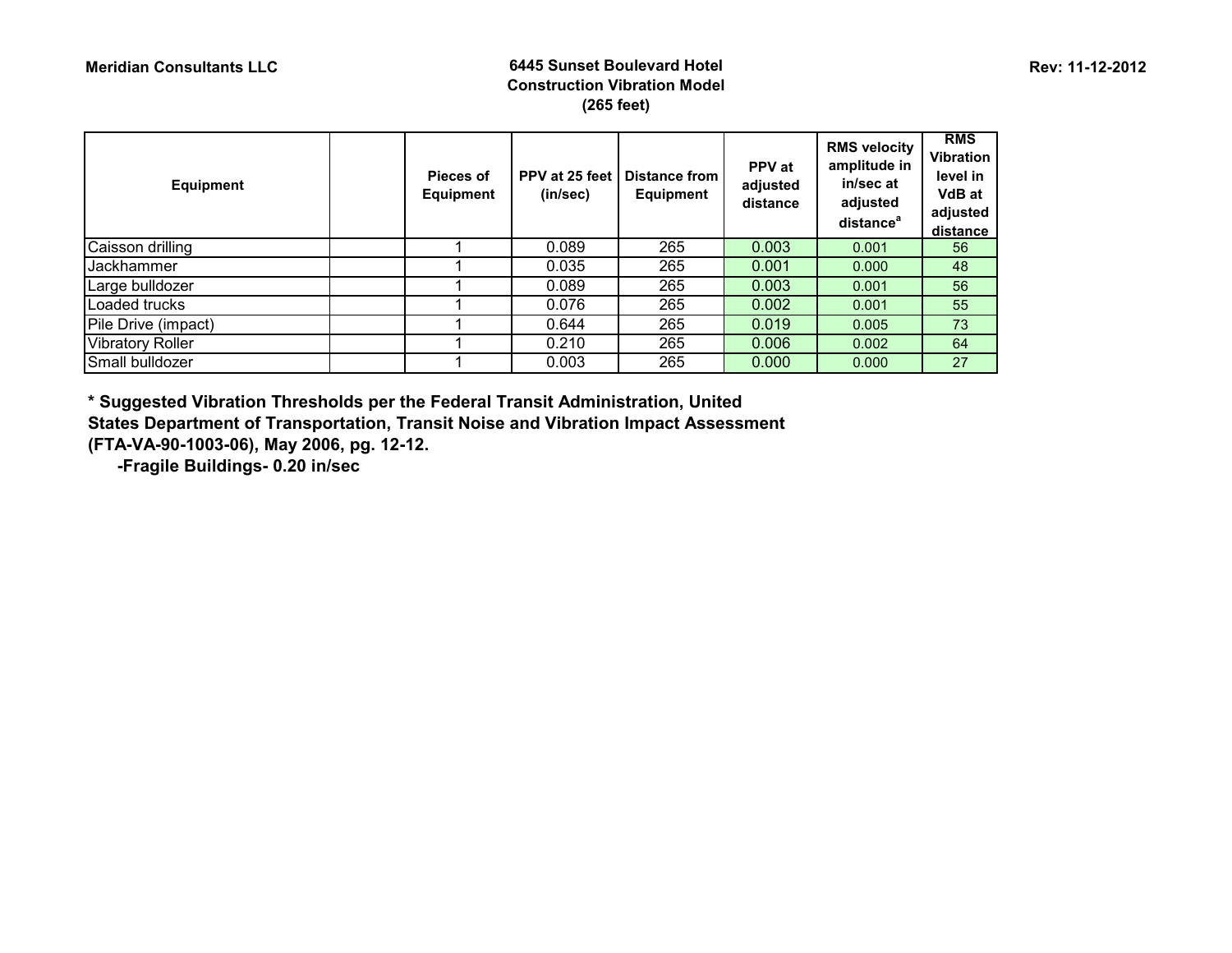Small bulldozer

| <b>Equipment</b>        | Pieces of<br><b>Equipment</b> | PPV at 25 feet<br>(in/sec) | <b>Distance from</b><br><b>Equipment</b> | <b>PPV</b> at<br>adjusted<br>distance | <b>RMS velocity</b><br>amplitude in<br>in/sec at<br>adjusted<br>distance <sup>a</sup> | <b>RMS</b><br><b>Vibration</b><br>level in<br><b>VdB</b> at<br>adjusted<br>distance |
|-------------------------|-------------------------------|----------------------------|------------------------------------------|---------------------------------------|---------------------------------------------------------------------------------------|-------------------------------------------------------------------------------------|
| Caisson drilling        |                               | 0.089                      | 460                                      | 0.001                                 | 0.000                                                                                 | 49                                                                                  |
| Jackhammer              |                               | 0.035                      | 460                                      | 0.000                                 | 0.000                                                                                 | 41                                                                                  |
| Large bulldozer         |                               | 0.089                      | 460                                      | 0.001                                 | 0.000                                                                                 | 49                                                                                  |
| Loaded trucks           |                               | 0.076                      | 460                                      | 0.001                                 | 0.000                                                                                 | 48                                                                                  |
| Pile Drive (impact)     |                               | 0.644                      | 460                                      | 0.008                                 | 0.002                                                                                 | 66                                                                                  |
| <b>Vibratory Roller</b> |                               | 0.210                      | 460                                      | 0.003                                 | 0.001                                                                                 | 56                                                                                  |

Vibratory Roller 1 1 0.210 460 0.003 0.001 56<br>1 0.003 460 0.000 0.000 20

**\* Suggested Vibration Thresholds per the Federal Transit Administration, United** 

**States Department of Transportation, Transit Noise and Vibration Impact Assessment (FTA-VA-90-1003-06), May 2006, pg. 12-12.** 

 **-Fragile Buildings- 0.20 in/sec**